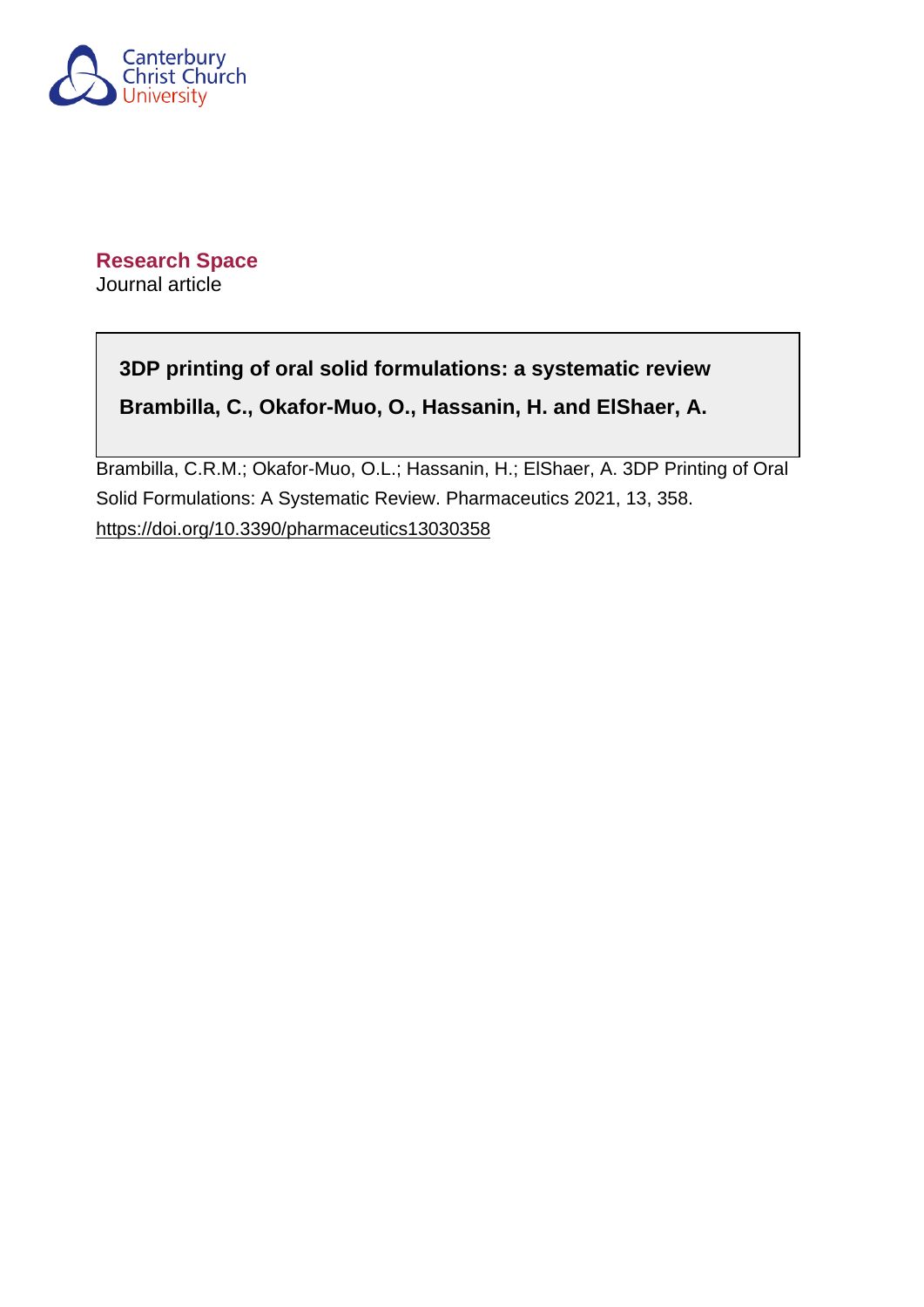



# *Review* **3DP Printing of Oral Solid Formulations: A Systematic Review**

**Chiara R. M. Brambilla <sup>1</sup> , Ogochukwu Lilian Okafor-Muo <sup>1</sup> , Hany Hassanin 2,\* and Amr ElShaer 1,\***

- <sup>1</sup> Drug Discovery, Delivery and Patient Care (DDDPC) Theme, School of Life Sciences, Department of Pharmacy, Pharmacy and Chemistry, Kingston University London, Kingston upon Thames, Surrey, KT1 2EE, UK; k1907559@kingston.ac.uk (C.R.M.B.); k1738588@kingston.ac.uk (O.L.O.-M.)
- <sup>2</sup> School of Engineering, Technology and Design, the University of Canterbury Christ Church, Canterbury, CT1 1QU, UK
- **\*** Correspondence: a.elshaer@kingston.ac.uk (A.E.); Tel.: +44-7776-33-3350 (A.E.)

**Abstract:** Three-dimensional (3D) printing is a recent technology, which gives the possibility to manufacture personalised dosage forms and it has a broad range of applications. One of the most developed, it is the manufacture of oral solid dosage and the four 3DP techniques which have been more used for their manufacture are FDM, inkjet 3DP, SLA and SLS. This systematic review is carried out to statistically analyze the current 3DP techniques employed in manufacturing oral solid formulations and assess the recent trends of this new technology. The work has been organised into four steps, (1) screening of the articles, definition of the inclusion and exclusion criteria and classification of the articles in the two main groups (included/excluded); (2) quantification and characterisation of the included articles; (3) evaluation of the validity of data and data extraction process; (4) data analysis, discussion, and conclusion to define which technique offers the best properties to be applied in the manufacture of oral solid formulations. It has been observed that with SLS 3DP technique, all the characterisation tests required by the BP (drug content, drug dissolution profile, hardness, friability, disintegration time and uniformity of weight) have been performed in the majority of articles, except for the friability test. However, it is not possible to define which of the four 3DP techniques is the most suitable for the manufacture of oral solid formulations, because the selection is affected by different parameters, such as the type of formulation, the physical-mechanical properties to achieve. Moreover, each technique has its specific advantages and disadvantages, such as for FDM the biggest challenge is the degradation of the drug, due to high printing temperature process or for SLA is the toxicity of the carcinogenic risk of the photopolymerising material.

**Keywords:** 3D printing; oral solid dosage forms; tablets; systematic review

# **1. Introduction**

Three-dimensional printing, also referred to as additive layer manufacturing, is a revolutionary, user-friendly and versatile technique that allows 3D designs to be converted into real structures. This method of manufacturing can be applied in drug delivery to fabricate 3DP drug delivery systems with precise and complex geometries through sequential layering [1-5]. 3D objects are designed using the CAD software, which converts the 3D model into an STL file that contains information related to the surface geometry of the 3D object. Subsequently, the STL file is sliced into layers, producing a slice file (SLI) that is then loaded into a machine (3D printer) which guides the motions of the build parts [6]. During printing, the raw material is first extruded across the x-y axis and then along the *z*-axis, to achieve the desired dimensions [7–10].

The substitution of conventional techniques with 3DP gave the possibility to provide personalised polypills to the patients, fabricated to decrease the costs of production and to improve the adherence to the therapy. Moreover, the first time that 3DP was used in the pharmaceutical area, was 1996 when a PB was employed to fabricate a 3D solid struc-

**Citation:** Brambilla, C.R.M.; Okafor-Muo, O.L.; Hassanin, H.; ElShaer, A. 3DP Printing of Oral Solid Formulations: A Systematic Review. *Pharmaceutics* **2021**, *13*, x. <https://doi.org/10.3390/xxxxx>

Academic Editor: Saeed Shirazian, Rahamatullah Shaikh

Received: 07 February 2021 Accepted: 01 March 2021 Published: date

**Publisher's Note:** MDPI stays neutral with regard to jurisdictional claims in published maps and institutional affiliations.



**Copyright:** © 2021 by the authors. Submitted for possible open access publication under the terms and conditions of the Creative Commons Attribution (CC BY) license (http://creativecommons.org/licenses/by/4.0/).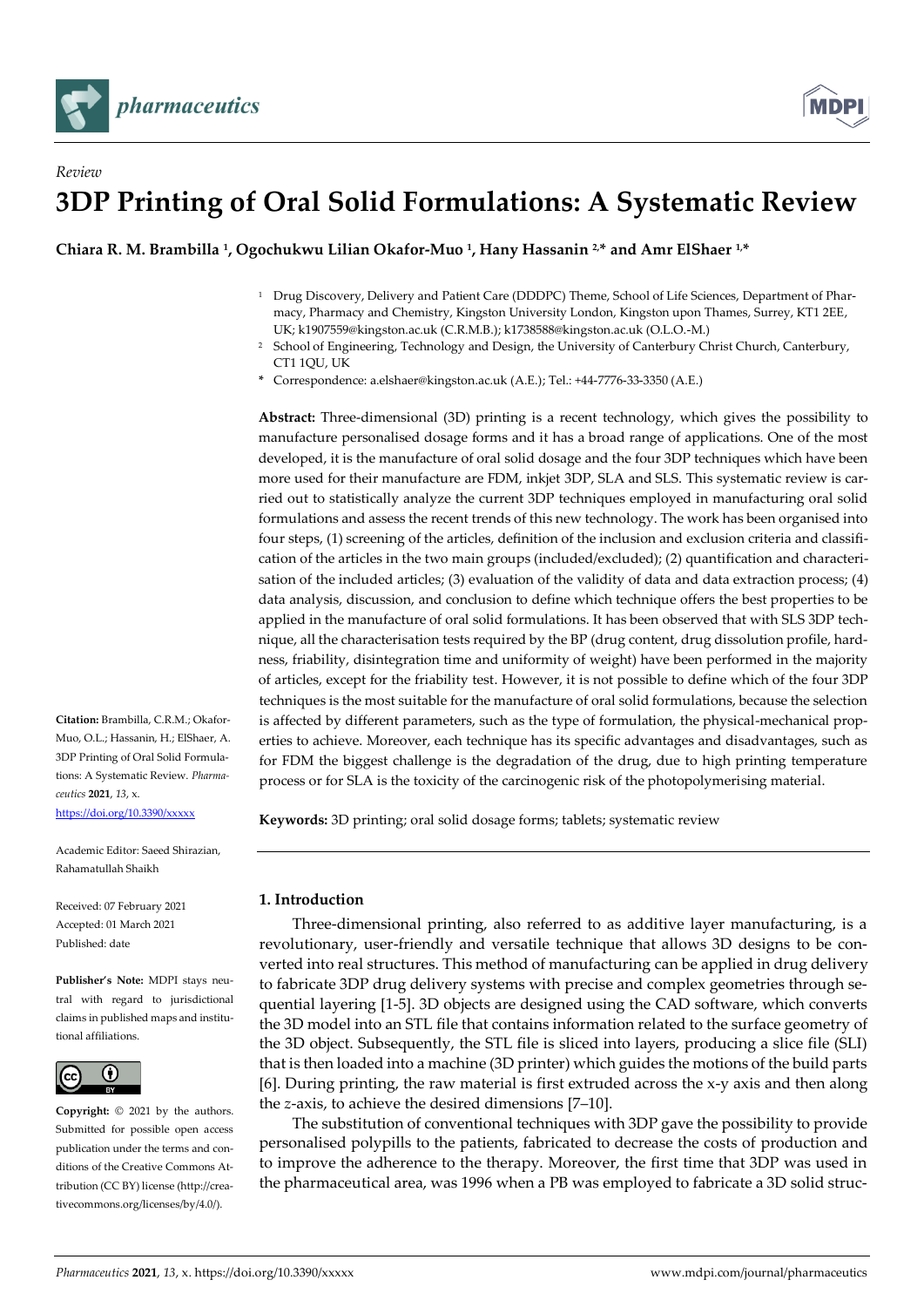ture with a drug [10]. Subsequently, other 3D printing techniques were introduced. Indeed, in the late 1980s, was developed SLS by Carl Deckard and instead, in 1990, FDM by Sachs et al. [11,12].

3DP has a broad range of applications in different fields such as fabrication of prototypes, part consolidation, maintenance and repair in aviation and automobile industries as well as printing of human organs, prosthetics and implants in the biomedical industry. In pharmaceutical manufacturing, 3D printing can be used to accurately spread materials, allowing an easier fabrication of medications with individualised and personalised doses and polypills which contain more than one API. Moreover, 3DP allows the production of highly precise formulations, characterised by several geometries and dimensions, allowing the local drug delivery to specific organs, and offering versatile drug release rates [7].

Furthermore, 3DP technique has been used to manufacture orodispersible tablets, medical devices, doughnut-shaped tablet, polypills, channelled tablets, printed loaded with nanocapsules and duo caplets [13–16].

One of the principal applications of 3DP is the manufacturing of oral solid drug delivery systems, including a variety of complex geometries with different types of drug release profiles, such as immediate and modified as well as formulations with multiple APIs to enhance the personalisation. This is especially beneficial to patients with pharmacogenetic polymorphism or treated with drugs characterised by a narrow therapeutic index [17].

SPRITAM® (levetiracetam) is the first 3DP rapidly disintegrating oral formulation, approved by FDA in 2015, produced by Aprecia Pharmaceutics. It was realised through the ZipDose technology, which is a powder bed inkjet system, that allows the production of formulations with different values of strength, showing the potential benefit of 3DP technique to produce personalised medicines answering to the specific needs of each patient. This orodispersible tablet presents a quick mouth dispersion (~11 s) and is easy to swallow [11,17].

3DP techniques, are based on a number of techniques to building 3D parts point-bypoint, line-by-line, or layer-by-layer. Based on the manufacturing principle, the main employed 3DP techniques in the pharmaceutical area can be classified into four categories: (a) FDM; (b) SLS; (c) SLA; and inkjet 3DP. These techniques generally undergo the following steps for manufacturing; first, the 3D model is designed using the CAD software, materials are then prepared during which the defined drugs and polymers are mixed and transferred into the 3D printer. As the last step, the mix of drug and polymer is consolidated or ejected through a printer system to allow the fabrication of the 3D drug delivery system layer-by-layer [4]. Figure 1 shows a schematic diagram of FDM, SLS, SLA, and inkjet printing.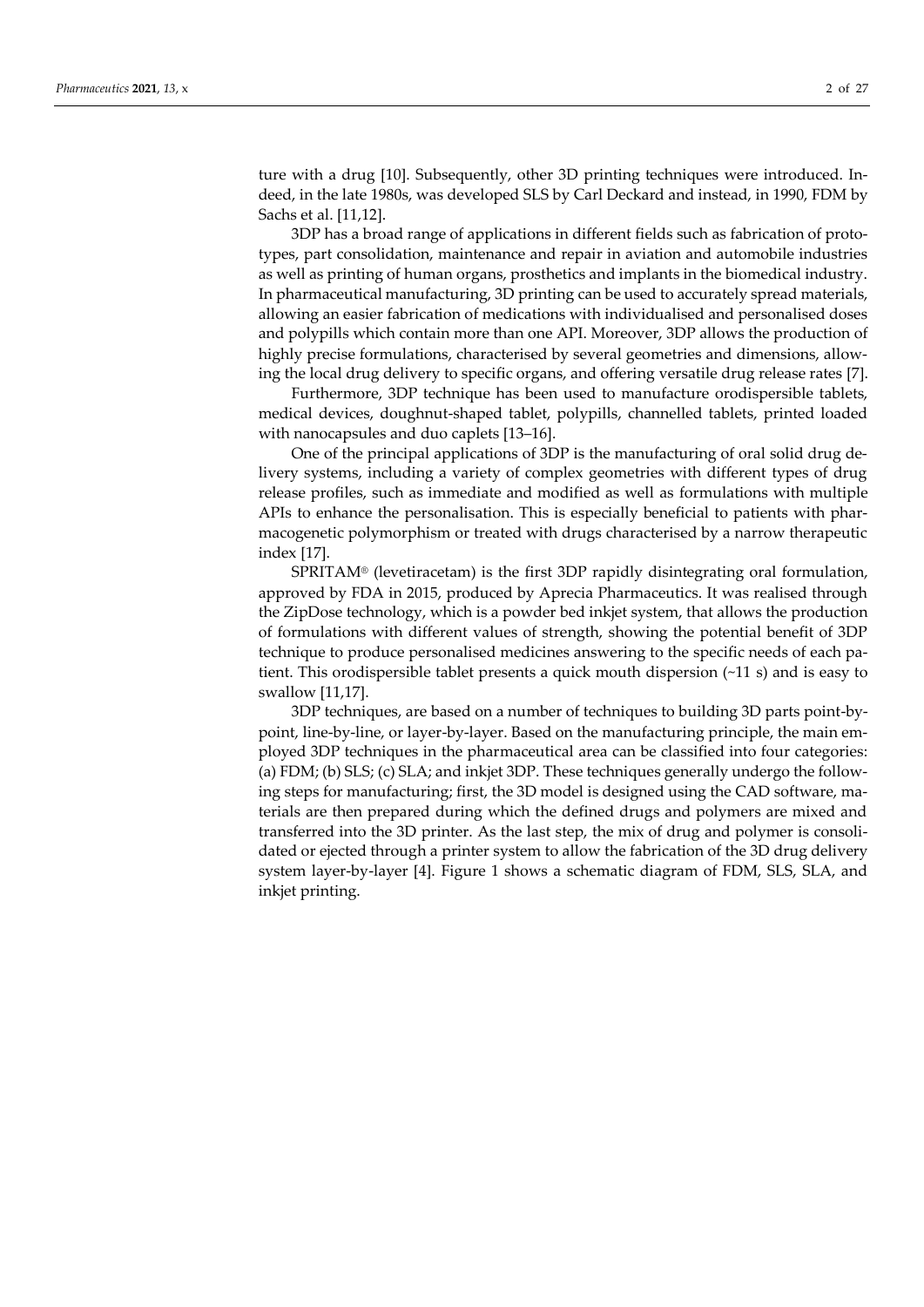

**Figure 1.** Schematic diagram of (**a**) FDM; (**b**) SLS; (**c**) SLA; (d) and inkjet 3DP.

Inkjet 3DP printing was the first technique used to print 3D systems in the pharmaceutical area, where a liquid material is specifically and selectively jetted onto a substrate. The printing process is organised into three different stages, (1) droplets generation; (2) deposition of the ink droplets and interaction with a substrate; (3) solidification step. Inkjet 3DP process is known also as drop-on-powder (DoP) and it allows the formation of both a thin layer and a powder layer, where a binder liquid is deposited in a precise way. Once this binder leads to the solidification of the layer, a new powder layer is produced on the top and all the previous steps are repeated until the final formulation is manufactured [18].

Inkjet printing technology could involve a continuous jetting of droplets, where a catcher is used to collect the unwanted jetted droplets, or as with a drop-on-demand (DOD), a system where ink droplets are ejected when required. The DOD system is further classified based on the mechanism of droplets formation. The thermal inkjet mechanism involves the use of a thermal resistor that is rapidly heated to allow the vaporisation of ink, causing a vapour bubble to be formed which increases in size until a droplet is forced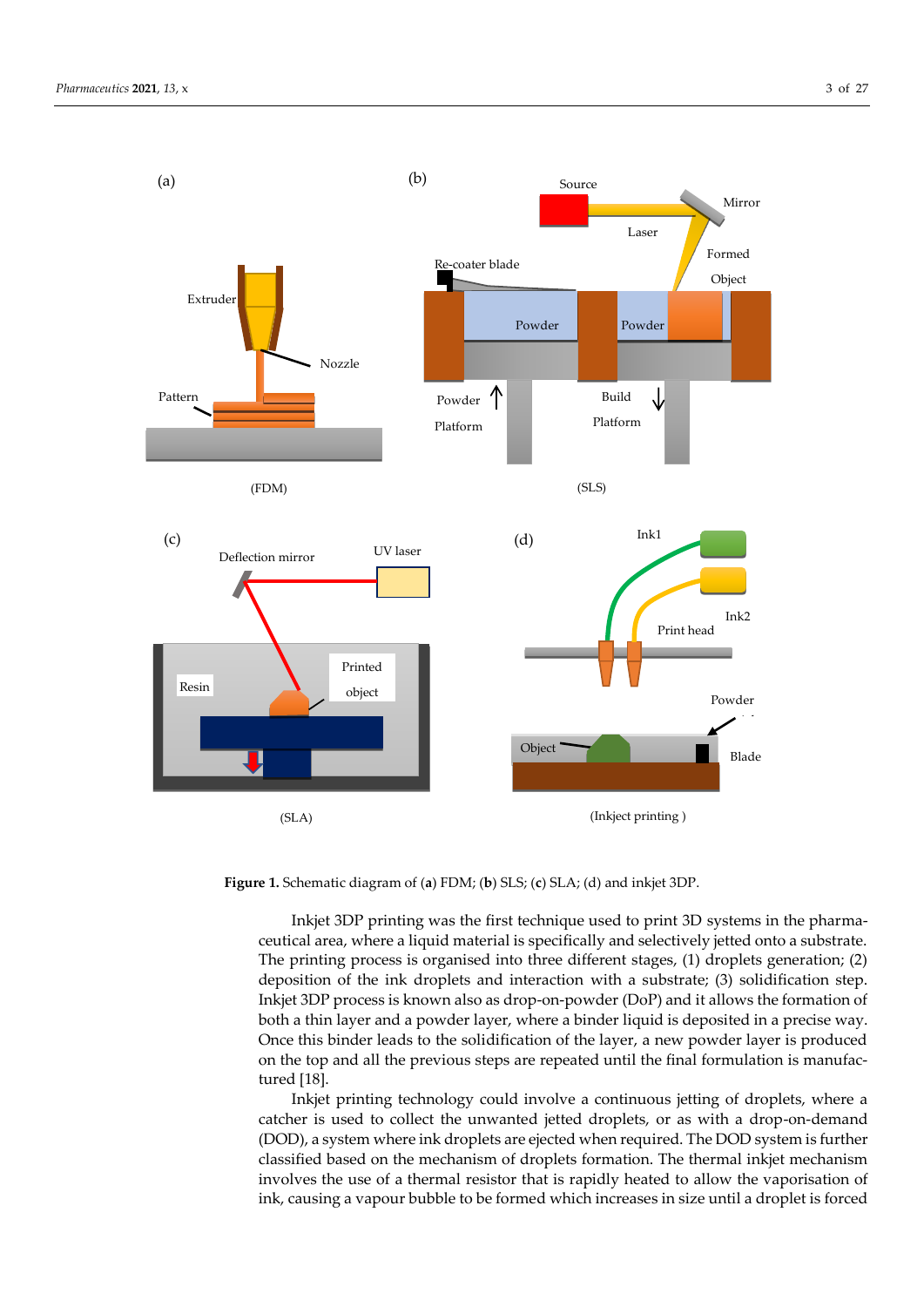out of the nozzle. In piezoelectric inkjet mechanism, on the other hand, a piezoelectric material is used and once a voltage is applied to this material, this leads to the mechanical deformation, which causes the ejection of the ink droplets. Furthermore, this second mechanism is considered more advantageous than the first due to the low risk of thermal degradation of heat-sensitive ink in response to the heat [19–21].

The main advantages of the inkjet 3DP include a reduced number of steps to manufacture personalised tablets and control of the drug release by varying specific printing parameters such as size or surface area of the printed geometry, loading of jetted droplets, changing the droplet spacing on the substrate and also the freedom of spatial location of a drug delivery system. Furthermore, other positive aspects of this 3DP systems are the achievement of a high degree of uniformity, reproducibility, and accuracy for high-resolution applications. Moreover, inkjet printing is characterised by low costs and the possibility to deposit simultaneously, multiple materials and the amount of material released is affected by the size of the printer and by the number of jets [20].

The main challenge of the DoP process is the development of the ink itself because its physiochemical properties could strongly affect the printability. Moreover, it is relevant to develop reliable printable ink, which can also maintain its product functionality [18,19].

FDM an extrusion-based technique is the second 3DP technology analysed and is based on the deposition of different layers of molten material, which are delivered to the printer in the form of the thermoplastic polymer filaments. The polymers used for this type of 3DP system are carefully selected based on their physical properties as thermoresponsive polymers with notable biocompatibility suitable for biomedical applications. Examples include polymers such as PCL and PLGA [11].

During FDM printing, the thermoplastic material which is made available in the form of filaments is passed through a heated nozzle where the polymer undergoes a melting process to be extruded at a specific predefined rate and pressure. The melted polymer in a semi-liquid state is deposited layer by layer onto a building platform to allow them to harden [10]. The nozzle head can be moved in three different directions, leading to the deposition of a thin layer onto the platform. During the extrusion process, the material undergoes a reduction of its temperature and solidify, forming the 3D model layer-bylayer. The FDM can also present more than one print head, and each of them is controlled independently, and it allows the extrusion of several materials, whose deposition depends on the CAD model and on the printer parameters [11].

This technology has been used in the pharmaceutical field and allows the manufacturing of 3DP drug delivery systems, and both the melting temperature and the temperature of the nozzle depends on the type of polymer to be extruded [11]. It is possible to incorporate drugs into filaments using methods such as impregnation and HME. The HME process, which is the more popular method, involves using a hot melt extruder to facilitate melting, mixing and extrusion of drug, polymer and excipient. A successfully formulated and extruded mixture would emerge in the form of a drug-loaded filament.

On one hand, the main advantages of this technique include having a higher resolution compared to some of the other 3DP technologies, good mechanical strength and design flexibility that allows easy modification of some printing parameters, such as the infill percentage of printlets to obtain a desired drug release profiles of the printed dosage forms. On the other hand, the main limitation is the possible risk of drug degradation that may result from the use of a significant amount of heat. Indeed, in many cases, a temperature higher than 120  $^{\circ}$ C is used, which can lead to drug degradation, deterioration of mechanical properties, decrease of the physical stability, filaments ageing and relatively poor resolution of the 3DP objects. Moreover, the bioactivity of the drugs can be altered due to the melting temperature of the polymers to be extruded and to avoid this, it is relevant to select an appropriate drug, whose melting point is above one of the polymers [12]. By appropriately selecting the process parameters and material composition of the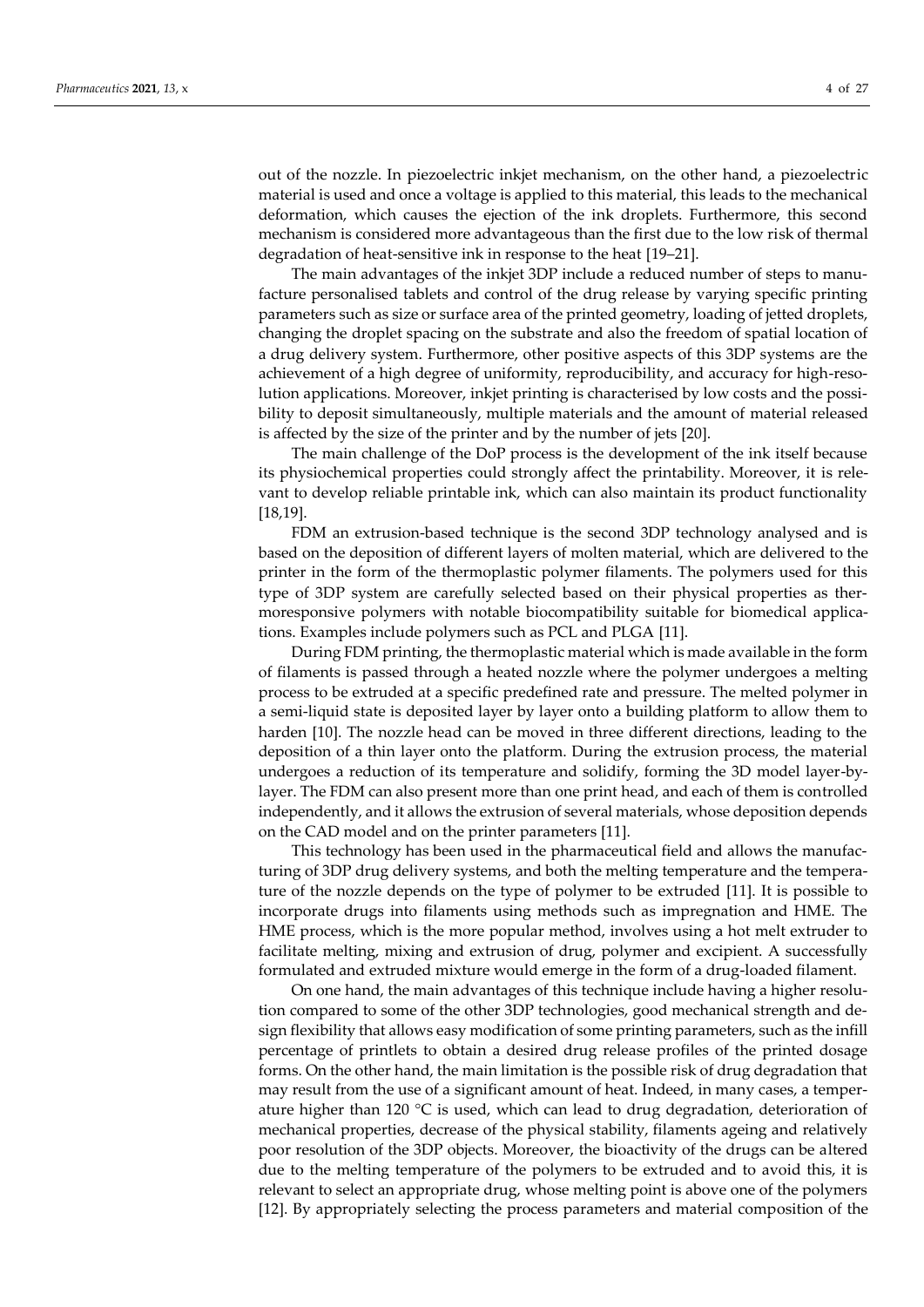filament, it is possible to manufacture high-quality filaments containing the API (active pharmaceutical ingredient) [10,22]. Other drawbacks include a reduced choice of thermoplastic materials with good melting-viscosity properties for the extrusion process and the difficulty of loading thermo-sensitive drugs during the extrusion process caused by the high processing temperatures [5,11].

The third 3DP technique considered was SLA which is a simple and fast technology that has been used to create 3D objects and drug-loaded formulations through the solidification of a photoreactive liquid resin which is achieved by photopolymerisation. SLA is the first technique that produced reduced drug degradation, a property that can be considered useful for the printing of tablets with thermo-sensitive drugs [5]. SLA process uses a focused ultraviolet (UV) light or laser to selectively polymerise several layers of photosensitive and photocurable polymer materials contained inside a resin tank. Solid 3D formulations are created by the occurrence of this photopolymerisation reaction during which a liquid monomer is converted into a solid polymer. Additionally, a photoinitiator (a light-sensitive compound), which becomes active with suitable wavelengths, is added to allow the beginning of the reaction and the formation of free radicals, which will then be used to convert the liquid monomer into a solid-state [20]. Once the photoinitiator is activated at a specific wavelength, it absorbs energy to produce free radicals and begin the reaction [5,20]. SLA has the ability not only to produce large parts, but also high resolution and true 3D micro parts made from polymer or ceramic materials with accuracy better than MEMS fabrication techniques such as soft lithography [23–27].

Several elements can affect the energy imparted by the laser, including the power of the light, the scanning rate, the material exposed and the quantity of both polymer and photoinitiator [5,17].

The main advantages of SLA 3DP technique are versatility, the production of 3D objects with a high resolution at room temperature, the minimised heating during the printing process, absence of thermal degradation, which makes this technique more suitable to print dosage forms with thermally labile drugs included [5]. The principal drawbacks are the width of the focused layer, the reduced availability of biocompatible and biodegradable photocrosslinkable polymers, most materials are not recognised as GRAS, and the carcinogenic risk of the photopolymerising material [5,11,27,28]. Moreover, other limitations are the solubility [29], the stability of the drugs under UV light, which could be restricted and to avoid it, Kadry et al. suggested that it is relevant to carefully select the drugs and the necessity of both remove non-polymerised resin and post-curing [30].

The last technique evaluated was SLS, which is one of the most recent industry technologies used to prepare personalised solid dosage forms, either with immediate or modified drug release profiles. [18] It is a one-step, solvent-free method, where a laser beam is used to specifically bind powdered materials together and fabricate 3D structures layerby-layer [1,31]. Awad et al. defined this technique as economical, fast, and user-friendly [9].

SLS 3DP is a solvent-free process, which not implies an alteration of the properties of the polymers, and it allows the manufacture of printlets readily dispensable, which do not need to undergo a drying process at the end of the printing [31]. Moreover, SLS is characterised by very good flexibility, which leads to the production of a broad range of dosage forms, with a huge variety of geometries and drug release profiles [9].

The principal advantages of SLS 3DP technique are its flexibility, allowing the production of a broad range of dosage forms, characterised by several shapes and drug release profiles, the sintering process, which fused drug and polymer particles, forming a strong bond between the two elements, the high resolution of the laser beam, which allows the formulation of very small and detailed units. Moreover, another relevant advantage is the high control of both the composition and the content distribution in the formulations [9]. Indeed, to fabricate these 3D structures is employed a high-resolution laser, which allows the realisation of high detailed objects, with a controllable internal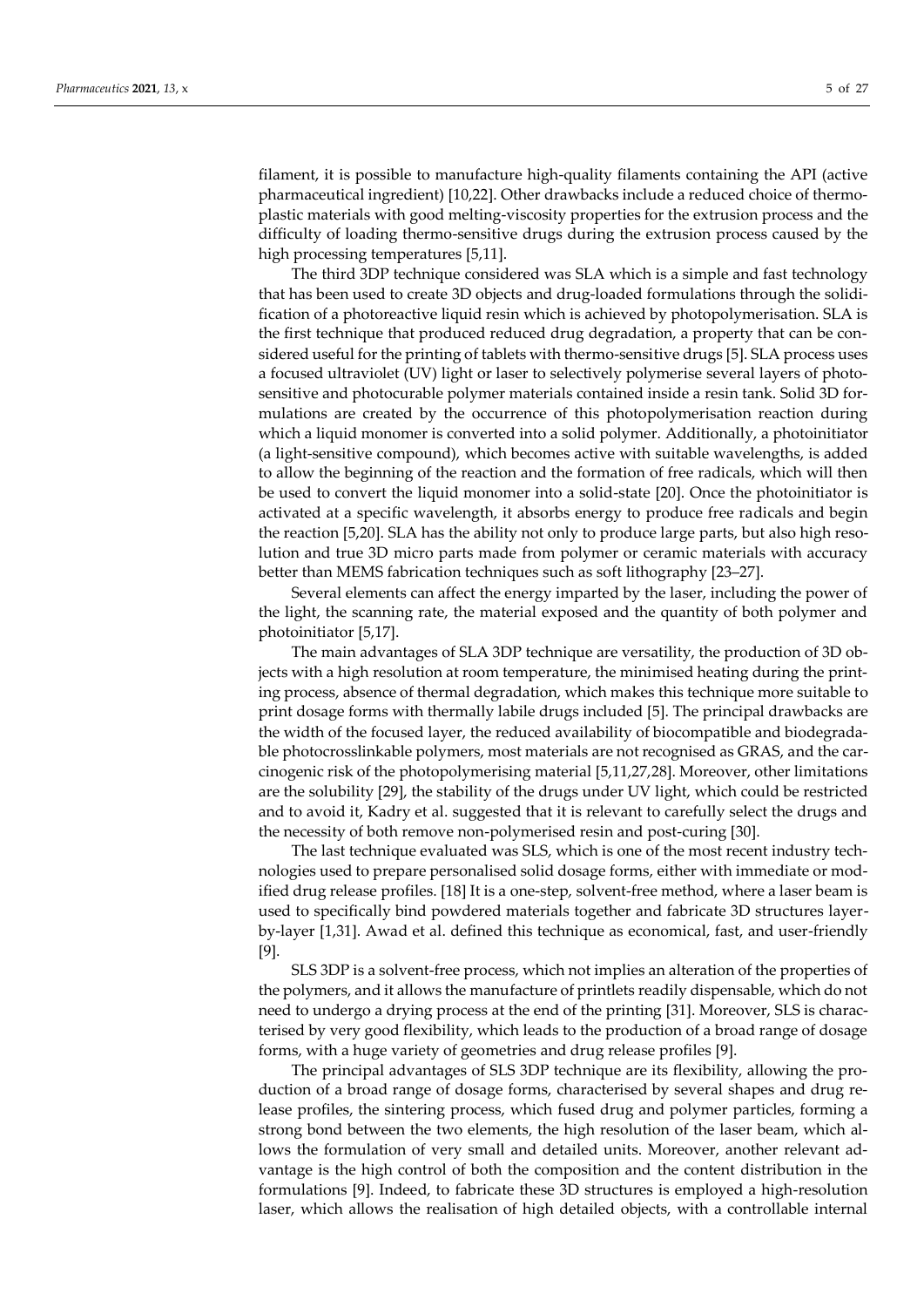structure. Moreover, this high precision also leads to a specific control of both the composition and the internal structure and thanks to these two elements, SLS is defined as an accurate and reproducible system [7,14]. Subsequently, once the printing end, the unsintered powder can be removed by airbrushing or sieving and be reused, to reduce the wastage and promote the recycling of the feedstock [14]. It can be also defined as a cost-effectiveness technology, because compared to the others, SLS resulted to be more economical.

An initial limitation of this technique was the degradation of the drugs because it was used a  $CO<sub>2</sub>$  laser, which worked in the IR region of the spectra, but, nowadays, are used diode lasers with a lower intensity and no more drug degradation occurs again [1]. Furthermore, the commonly used materials are powdered forms of metal alloys, ceramics, and plastics, which need high temperatures values and high-energy lasers to be sintered. Indeed, these conditions limit the use of this technology into the pharmaceutical fields because the high-energy input of the laser can cause the degradation of the drugs if used as starting materials. Considering these limitations, SLS printing process is principally employed in the formulation of drug delivery devices, where the drug was already included or for tissue engineering scaffolds [11].

The aim of this systematic review is to identify which type of 3DP techniques is the most suitable for printing of oral solid drug delivery systems.

#### **2. Materials and Methods**

To carry out the first stage of the systematic review (Figure 2), which was the general screening of the articles, five electronic databases were used (PubMed, Google Scholar, British Library, Europepmc, Web of Knowledge). For the article screening, some specific keywords were used which can be divided into two categories. The first one is related to the different techniques which can be used in the three-dimensional printing: "three-dimensional printing", "Additive Manufacturing", "Fused Deposition Modeling", "Extrusion-based 3DP", "Selective Laser Sintering", "Stereolithography", "Inkjet 3DP" and their acronyms "3DP", "AM", "FDM", "SLS", "SLA". The second group of keywords focused on the different 3DP applications; "personalised medicines", "oral formulations", "solid formulations", "oral and solid drug delivery systems", "tablet", "capsules". The search phrase used as input in all the electronic databases was one of the keywords reported above or their combination. In particular, the research on PubMed was conducted also considering the sections named "Similar articles" and "Cited by".

In this systematic review, after the general screening of the articles, there was the formulation of a research question, which was "which type of 3DP technique is more suitable for printing oral and solid formulations" and the consultation of the international database "PROSPERO", created by the University of York and funded by the NIHR (National Institute for Health Research), an online portal for the registration of any intention to carry out a systematic review. The main aim of this portal is to make the systematic review known before it is developed, to reduce their unplanned duplication through the creation of a comprehensive listing of systematic reviews. Furthermore, it also allows readers to compare different systematic reviews and highlights the several outcomes and how they could affect the results of the planned systematic review. In this study, the NIHR portal was used to determine whether similar systematic reviews have been carried out, a selection of pre-defined inclusion and exclusion criteria was outlined to determine which articles were to be accepted [32].

The pre-defined inclusion criteria were (1) 3DP techniques and (2) solid oral formulation while the exclusion criteria were (1) conventional techniques and (2) non-oral drug delivery systems. Moreover, only original research publications were included in the study, and other articles such as literature reviews, review articles, opinion articles and editorials were non-included.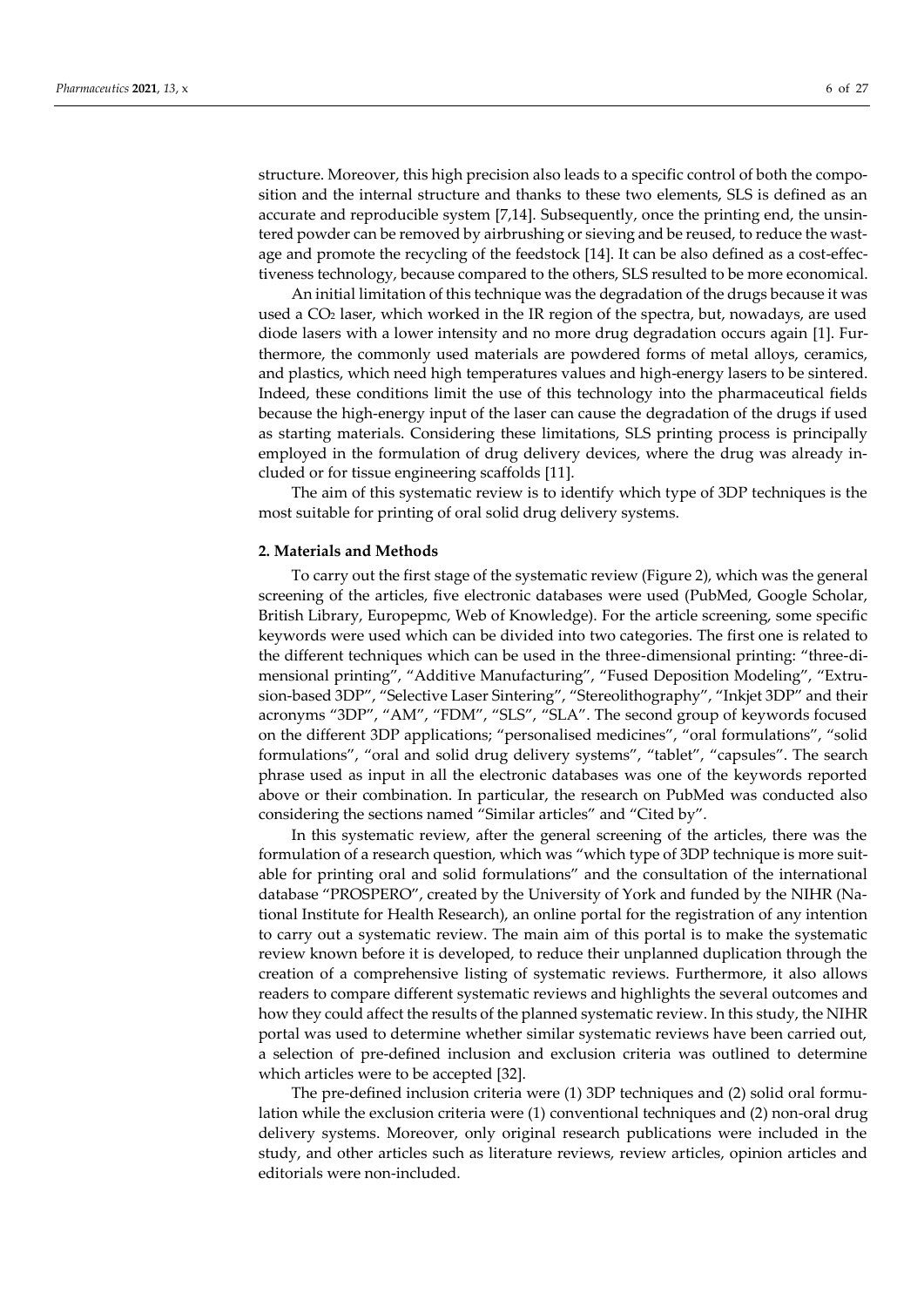During the data extraction process, there were a particular focus on some relevant aspects, which were (1) year of publication, (2) technique used, (3) formulation, (4) characterisation tests, (5) type of disease treated, (6) name of the drug and (7) aim.



**Figure 2.** Different stages to carry out the systematic review: (1) general screening; (2) formulation of the review question; (3) definition of the inclusion and exclusion criteria and the keywords; (4) development of a research strategy; (5) research of articles using electronic databases; (6) evaluation of the validity; (7) extraction of the data; and (8) analysis of the data.

#### **3. Results**

#### *3.1. Included and Excluded Articles*

The number of articles that were reported to have used 3D printing in designing oral solid formulations has increased over the years (Figure 3). In 1999, 2 articles were published. The number increased to 23 in 2014 and 91 to 2019 (green line).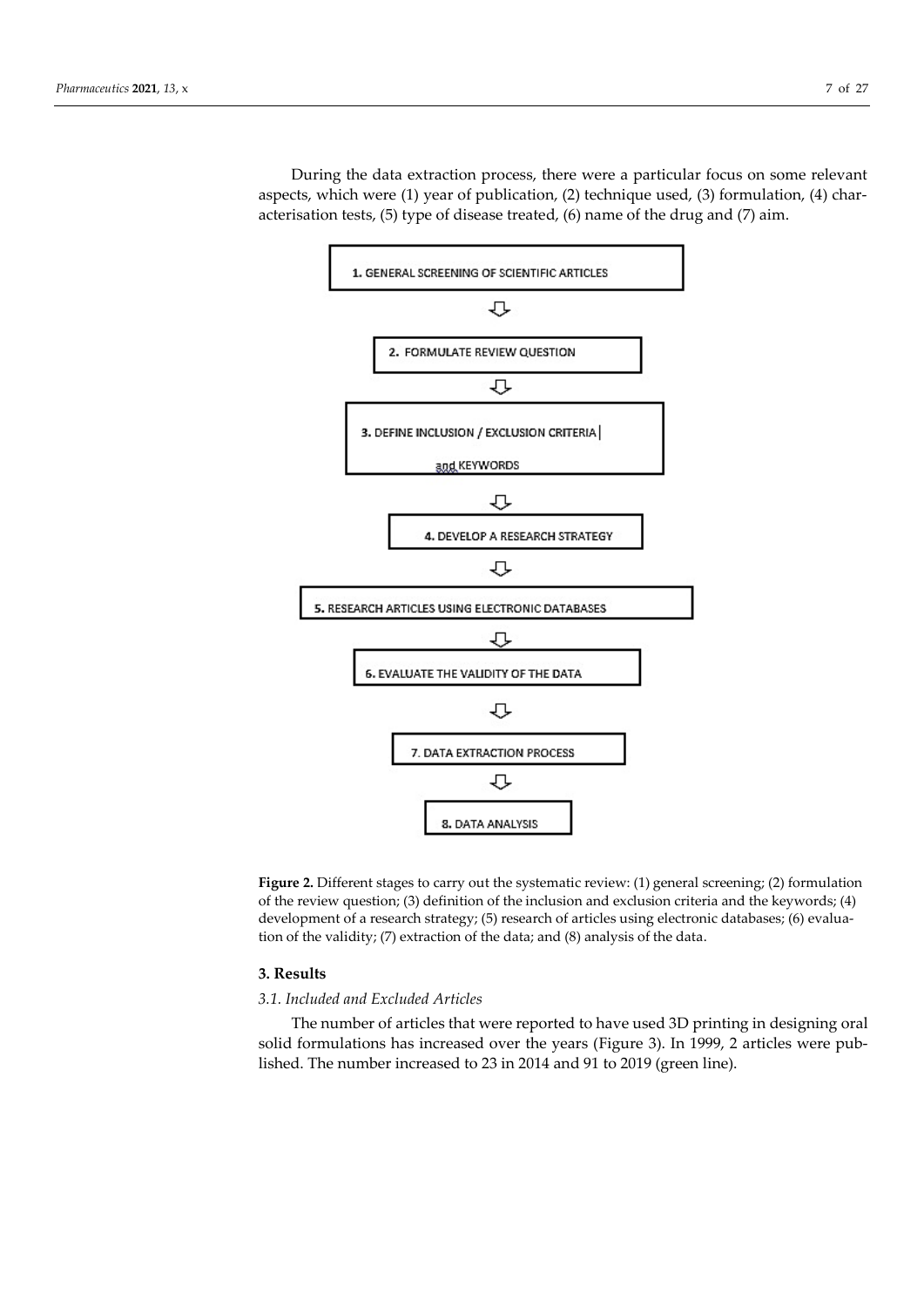

**Figure 3.** The number of 3D printed oral solid formulations published between 1999 and 2020 (green) and the number of articles included in the systematic review over the same period (blue).

Majority of the articles were excluded,  $74\%$  (n = 376) as they did not meet the inclusion criteria. Some of these articles were found to have used conventional techniques ( $n = 111$ ), such as solvent casting, direct compression, or wet granulation. Other articles were either about non-oral formulations ( $n = 5$ ) or duplicate studies ( $n = 18$ ) and therefore have not been included. The number of articles included in the systematic review was  $26\%$  (n = 131) (Figure 4).



**Figure 4.** The number of articles included (dark grey) and excluded (light grey) in the systematic review, following the pre-defined inclusion and exclusion criteria.

## *3.2. 3DP Techniques to Print Oral and Solid Formulations*

Several 3DP techniques have been reported for the printing of oral solid formulations (Figure 5). FDM, known also as FFF, was the most used 3D printing technique, as it was applied in  $76\%$  (n = 102) of the studies considered for this systematic review. The second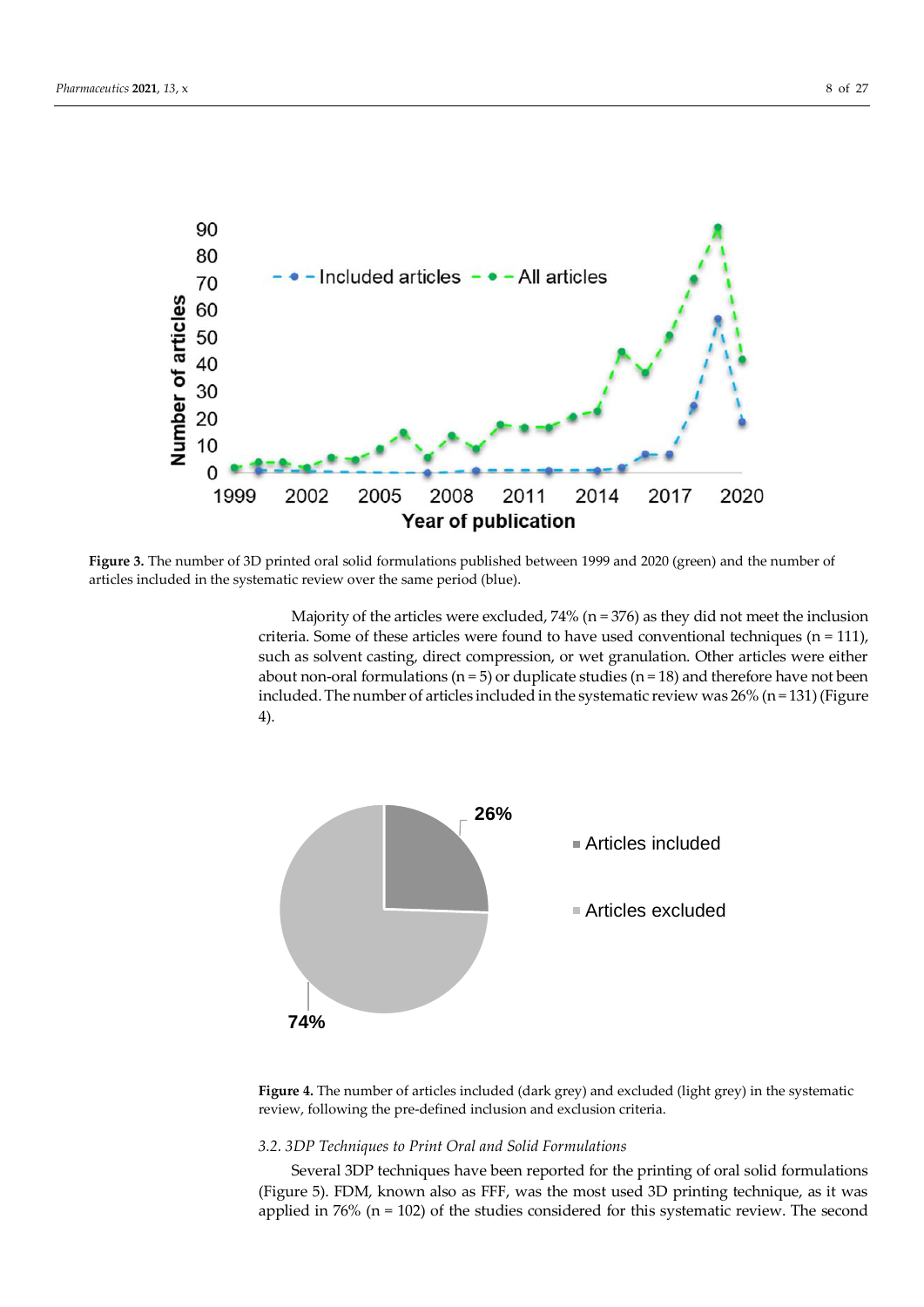



**Figure 5.** Quantification of the four 3DP techniques used in the articles included in the systematic review, (1) FDM (purple), (2) SLS (green), (3) SLA (yellow) and (4) inkjet 3DP (red).

Some of the characterisation tests for tablets set by the British Pharmacopeia (BP) including drug content, uniformity of weight, disintegration, dissolution profile, friability, and hardness tests were carried out to evaluate the effectiveness of each technique in some of the studies. Characterisation test results were compared to limits and standards recommended by the BP. The acceptance value for uniformity of weight depends on the drug content while that of uncoated tablets disintegration time is within 15 min in water (authors should consider the BP general tablet monograph for coated tablets). For in vitro dissolution profile, a 70% drug release within 45 min is considered acceptable and for friability test, a weight loss of  $\leq 1\%$  for 10 tablets spun at 25 rpm for 100 turns (rotate 10 tablets at 50 rpm for 10 min) is recommended. Hardness is generally equal to 10–15 kg which is equal to 100–150 N. It is relevant to undergo these tests to determine if the 3DP oral and solid formulations respect the limit defined by the British Pharmacopeia [33].

Authors should discuss the results and how they can be interpreted from the perspective of previous studies and of the working hypotheses. The findings and their implications should be discussed in the broadest context possible. Future research directions may also be highlighted.

#### *3.3. Inkjet 3DP*

#### Characterisation Tests

In the systematic review 14 articles were included, where Inkjet 3DP printing was used to manufactured oral solid formulations, which most of them were in the form of tablets  $(86\% , n = 12)$ .

The drug content was evaluated in  $93\%$  (n = 13) of the included publications. For instance, Clark et al. obtained a drug content equal to  $97 \pm 0.4\%$  and they reported that there was a percentage recovery, possibly due to a small amount of degradation of the API or due to an incomplete drug release from the tablets. By contrast, Cader et al. achieved a drug content of 39.8%, closed to the theoretical one of 38.4%, which was calculated considering the composition of the solid components of the formulation of the ink [19,20].

SEM analysis was carried out in 50% ( $n = 7$ ) of the included articles. In the work conducted by Yu et al., it was analysed the inner structure of the tablets and it was observed that PVP particles did not have a regular shape, because PVP was an amorphous polymer,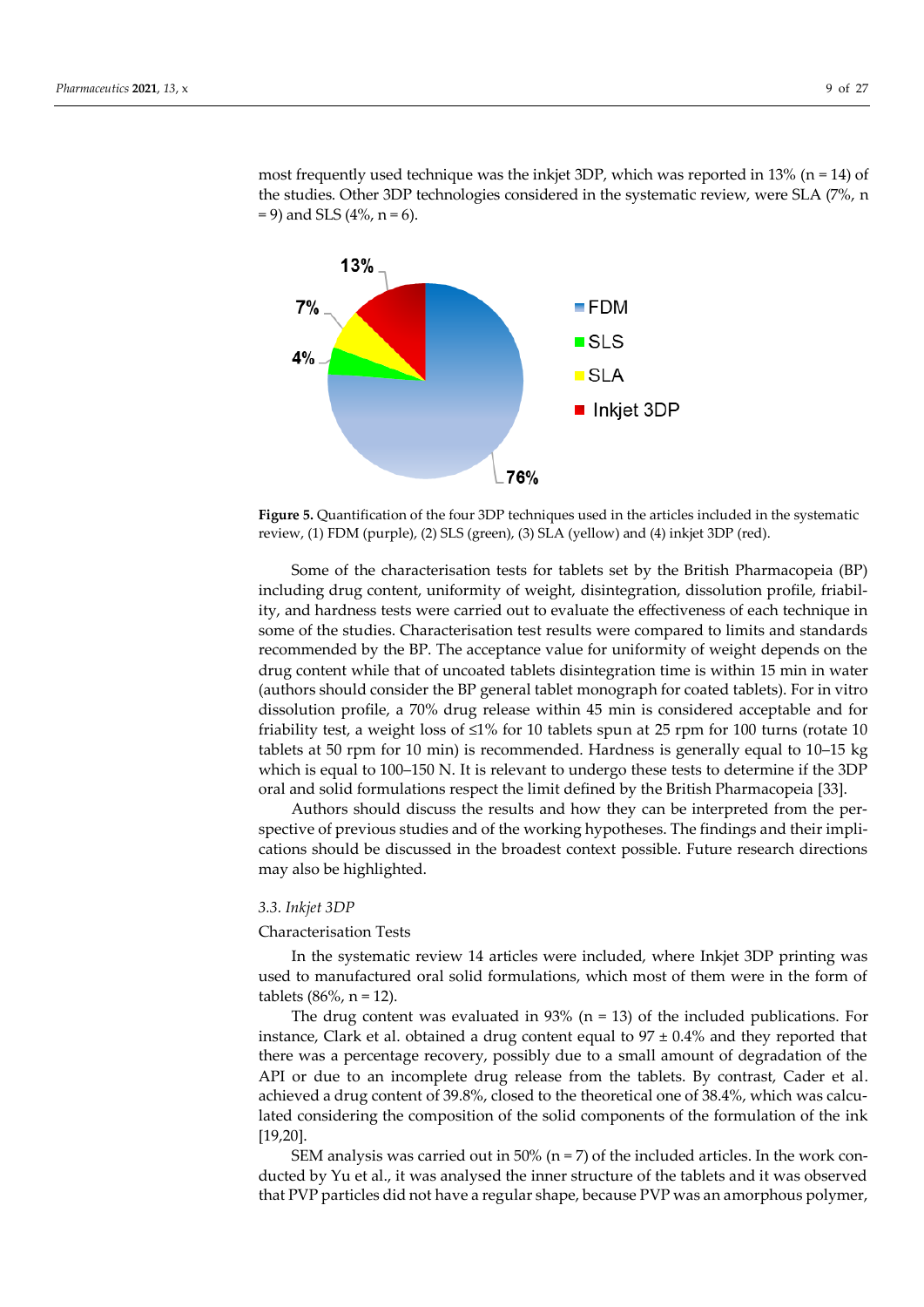instead, the drug included, paracetamol was always present as a large prismatic white crystal. Moreover, the printed regions resulted were bound together through a dissolution-reprecipitation mechanism and the drug particle size was decreased, and the individual particles could not be more distinguished. Instead, in the unprinted regions, the drug particles maintained their original shapes, showing cracks and fissures [34]. Additionally, in the work done by Sen et al., the SEM analysis was performed, and it was reported an external rough structure of the tablets, with numerous porous gaps or voids on the surface [35].

The drug dissolution profile was evaluated in 93% ( $n = 13$ ) of the articles included and 54% of the 3DP formulations showed an immediate drug release, instead 46% a sustained drug released. Clark et al. reported that 80% of the drug was released within 10 h and a complete drug released was achieved within 20 h. The main parameter which affected the drug release was the table shape. Moreover, the authors observed that a faster release was correlated to an increase of the SA/V ratio of the geometries, where the thin layer had the faster dissolution profile and the cylinder one, with the slowest one. Furthermore, this correlation between the drug release profile and the shape was also noticed by Lee et al., who also observed that the geometry of the microparticles affected several elements, such as degradation rate, stability, and drug release profile. Furthermore, the degradation of the microparticles was inversely proportional to the surface area and dimension [36]. By contrast, Sen et al. obtained an immediate drug release profile, where more than 80% of the drug was released within 30 min [29]. Considering the BP specifications, only in the work conducted by Sen et al., were met the BP limitations.

Four of the BP specifications required during the manufacturing process are the hardness, friability, disintegration time and uniformity of weight. Hardness was measured in 14% of the articles  $(n = 2)$  and the values were reported with different units. Sen et al. manufactured tablets with hardness values equal to 3.6–5.0 kg/cm<sup>2</sup> , instead, Yu et al. measured values of  $63.4 \pm 5.4$  N/cm<sup>2</sup> [28,29]. Furthermore, friability was determined in 21% of the publications ( $n = 3$ ). In the work published by Infanger et al. the value of friability was directly proportional to the porosity of the binder particles [36]. For instance, smaller particles had values of 0.94–0.95%, which are within the BP pharmacopoeia specifications. Similar values were obtained by Sen et al., with a friability of less than 0.87% [34].

Considering the two other BP specifications, the disintegration time was measured in 29% articles  $(n = 4)$ . Infanger et al. noticed that the disintegration time was affected by the binder viscosity. For instance, the viscosity of SL was twice than the one of SSL-FP and in the first case, the disintegration time was  $1457 \pm 553$  s, instead the other was equal to 131  $\pm$ 71 s. This double value of viscosity led to the creation of a viscous layer before a full tablet disintegration. Moreover, this also caused long disintegration times because these newly formed gel matrices showed slow erosion, instead, the lower binder viscosity during water ingress allowed a faster absorption and a quicker disintegration [18]. Alomari et al. and Wilts et al. registered a disintegration time of 43 s and 30 s, respectively, suggesting that the manufactured tablets were classified as ODTs. Moreover, all these formulations met the BP specifications, having a disintegration time of less than 15 min [2,37].

By contrast, considering the uniformity of weight, it was evaluated in  $43\%$  (n = 6) of the publications. For instance, in the study conducted by Clark et al., were reported two values, one related to the batch a and the other to the batch b, which were  $14.31 \pm 0.04$  and  $14.17 \pm 0.03$ , respectively. Furthermore, with batch a, the percentage deviation was 0.56%, whereas with batch b was equal to 0.42%. Considering the average mass, the percentage deviation, and the Pharmacopeia requirements, it was possible to conclude that both batches met the specification [20].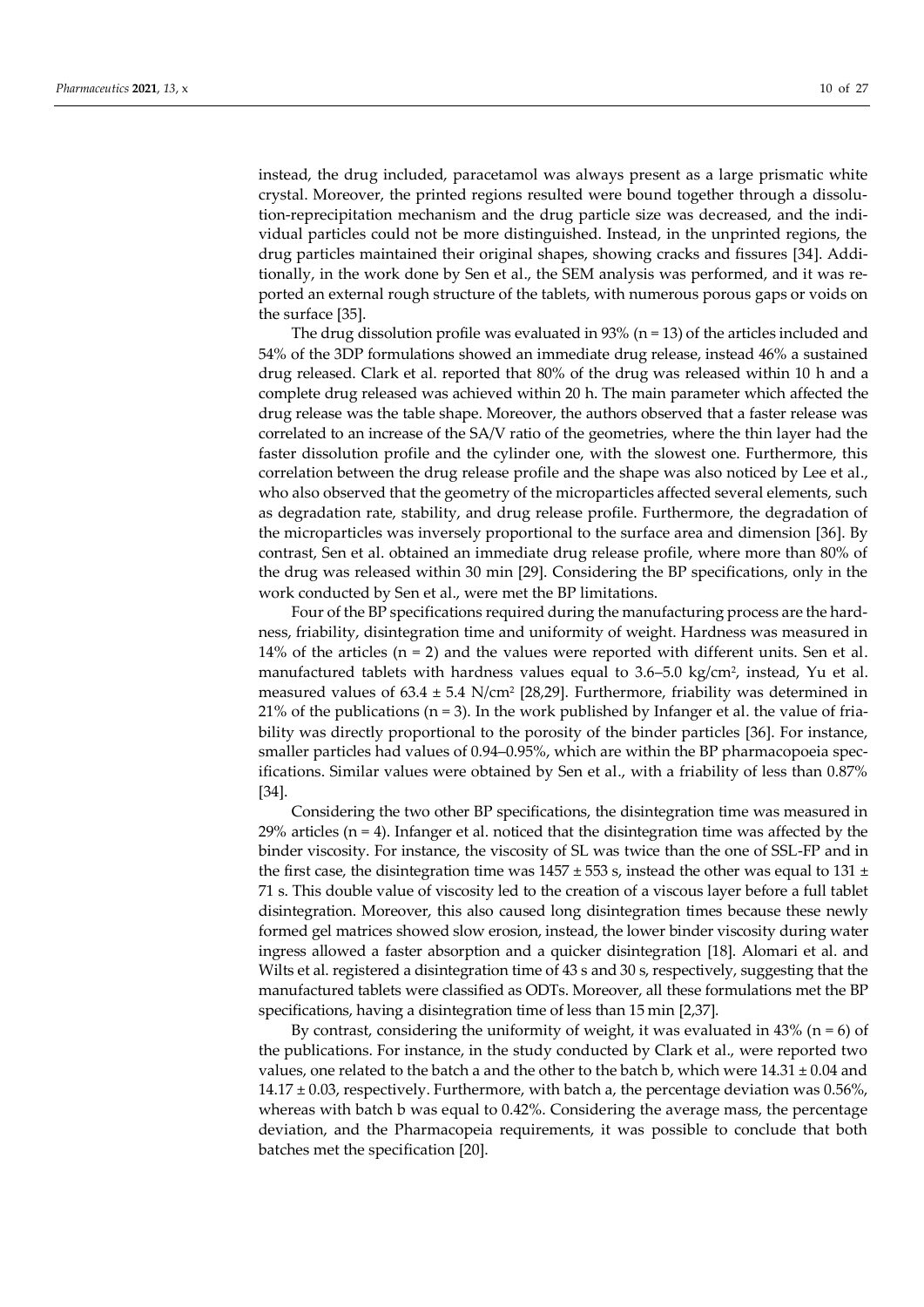#### *3.4 FDM (Fused Deposition Modeling)*

Different 3DP drug delivery systems were realised using FDM as 3DP technique, (Figure 5), where tablets were the most common manufactured formulations, as it was reported in  $67\%$  ( $n = 69$ ) of the FDM articles. Furthermore, another frequently reported formulation were capsules, which were the second most frequently 3D formulation manufactured by FDM, with a percentage of 17% (n = 17). Other 3DP formulations produced with this 3DP technology were filaments (5%, n = 5), films (5%, n = 5), discs (3%, n = 3), matrices (2%, n = 2) and mouthguard  $(1\% , n = 1)$ .



**Figure 5.** Representation and quantification of the main 3DP formulations manufactured using FDM 3DP technique, (1) tablets (red), (2) capsules (dark green), (3) filaments (blue), films (yellow), discs (pink), matrices (black) and mouthguard (light green).

Tablets were more produced due to better physical-mechanical properties, such as hardness, friability, and hardness, which in most of the cases, met the British Pharmacopeia specifications.

#### 3.4.1. Characterisation Tests

Different characterisation tests were performed to evaluate the physical-mechanical properties of the FDM 3DP formulations. (Figure 6) Moreover, each test was carried out to study specific factors and properties, such as the disintegration time, the breaking force of a tablet, the drug release profile, the 3D structure, the porosity and if during the 3D printing occurred the degradation of the drug(s).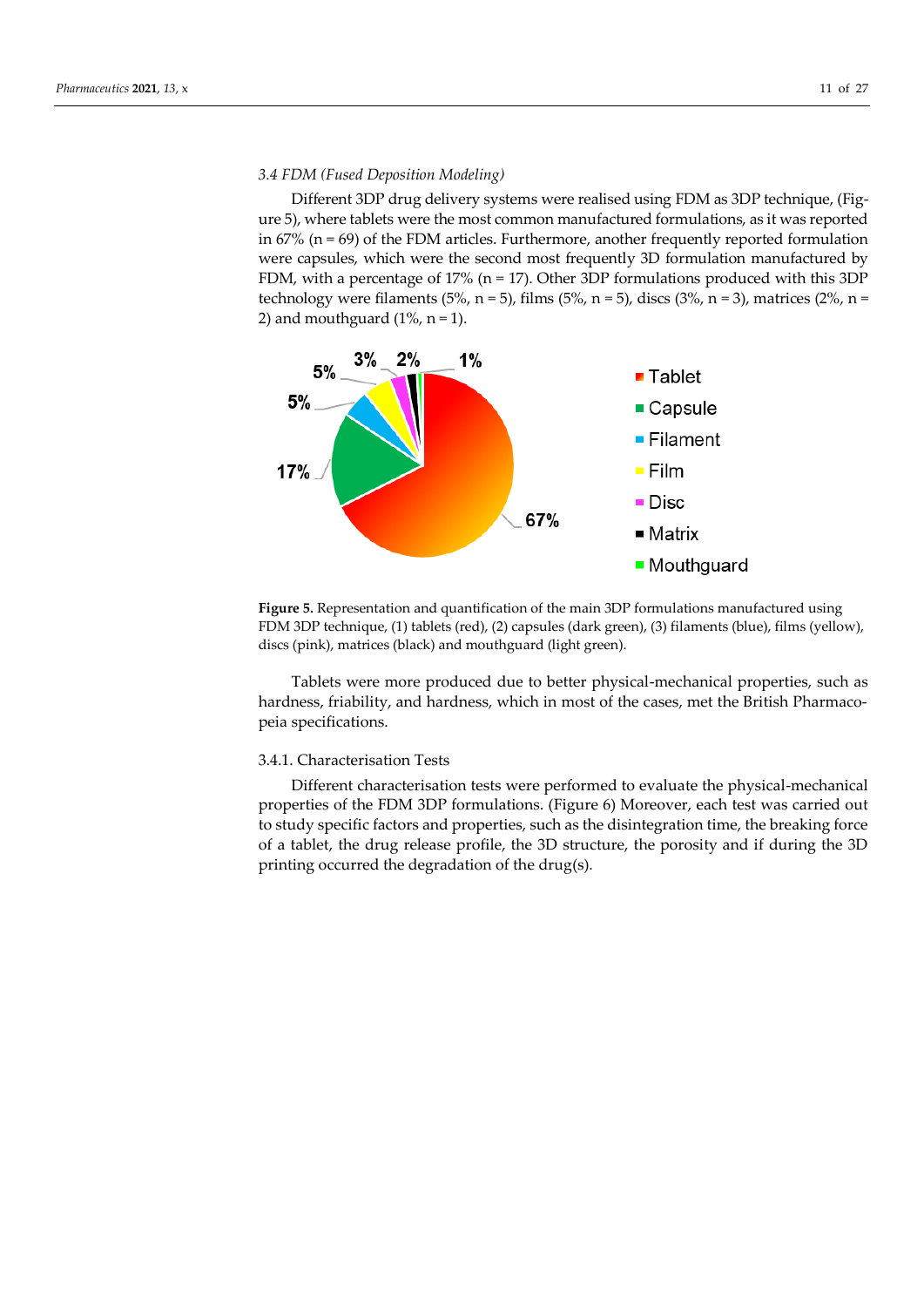

**Figure 6.** Quantification of the number (%) of FDM articles where the different characterisation tests, (1) uniformity of weight, (2) disintegration, (3) friability, (4) hardness, (5) dissolution test, (6) SEM and (7) drug content, were performed following the British Pharmacopeia specifications.

The drug content test was carried out in  $68\%$  (n = 69) of the articles included in the systematic review and, in most of them, was achieved a value of drug content closed to the theoretical one, indicating an absence of drug degradation during the FDM process. For instance, in the work conducted by Genina et al., the theoretical content was 70% *w*/*w* and the actual drug content was equal to  $62.2 \pm 1.4\%$  and the authors suggested that this little difference was due to the stickiness of the drug, in the form of powder, during the manufacturing process [38]. By contrast, Goyanes et al. observed that half of the drug (4- ASA) degraded at 210  $\degree$ C, which was the temperature of the heated extruder. The initial drug content was 0.24% *w*/*w* and after extrusion, was equal to 0.12% *w*/*w*. 4-ASA melted and decomposed at a temperature within 130–145 °C. This suggested that it was relevant to select the appropriate drug, based on its physical properties [39].

As reported in Figure 6, SEM analysis was performed in  $77\%$  (n = 79) of the included articles and the results differed. For instance, Skowyra et al. observed, at the end of the extrusion process, the formation of irregular pores on the surface of the extruded filaments and voids between layers, due to the evaporation of the water content and evaporable additives. Moreover, the surface appeared irregular and rough with partially fused filaments [40]. Moreover, in a second work conducted by Goyanes et al., it was reported that the internal patterns were influenced by the infilling percentage. In fact, with a higher infilling percentage, the tablets appeared denser [41].

The most frequent characterisation test in the FDM articles included in the systematic review, was the dissolution test (Figure 6), performed in 97% of the articles  $(n = 99)$  to evaluate the amount of time necessary to a drug to dissolve in the dissolution media and if the drug release profile was immediate or sustained (Figure 7).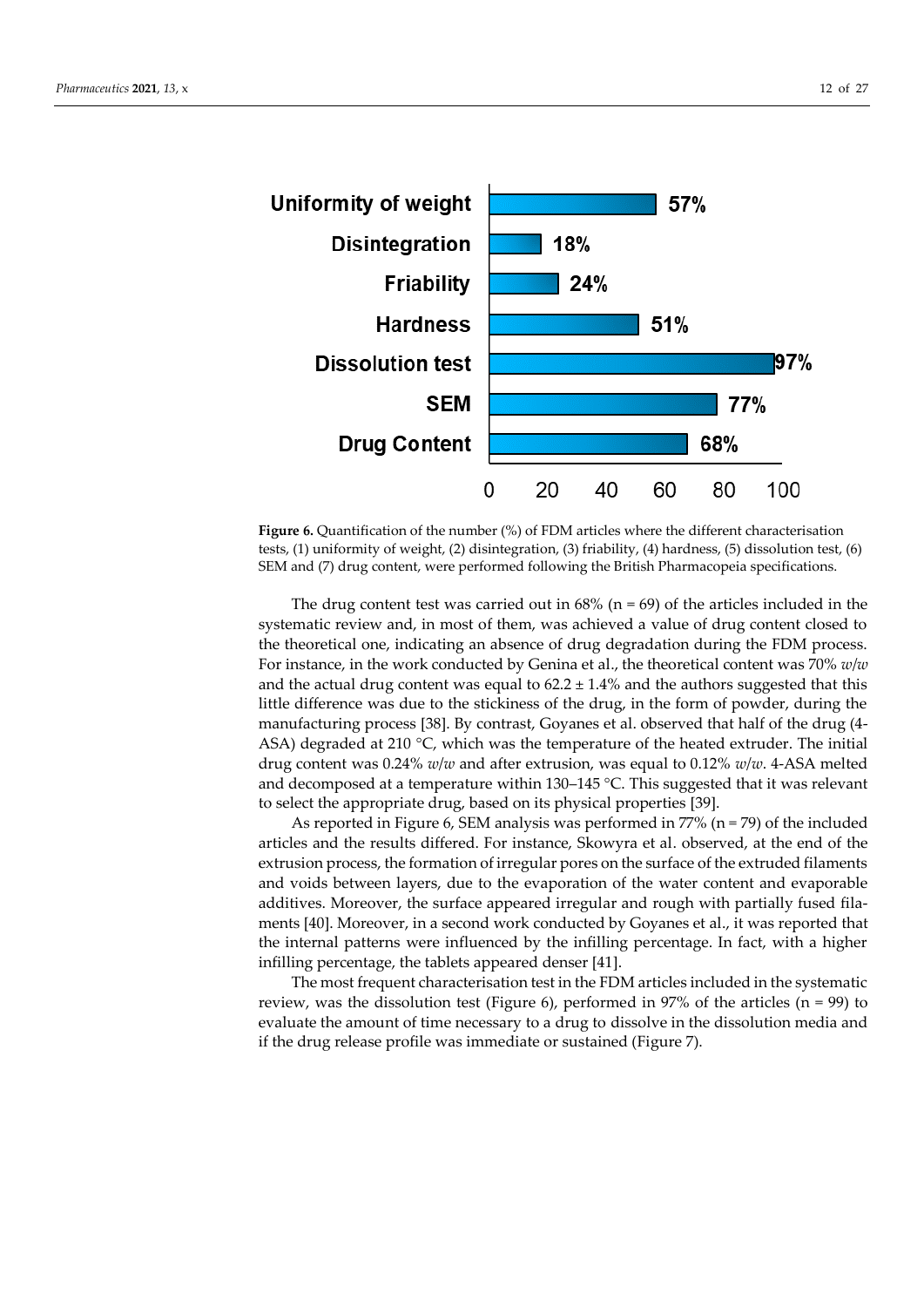

Figure 7. Representation of the two different drug release profiles, (1) sustained drug release (blue); (2) immediate drug release (green), which are shown by the 3DP formulations in the included FDM studies.

Most of the 3DP formulations presented a sustained drug release (73%,  $n = 70$ ) had a sustained drug release profile and as defined by many authors, the drug dissolution profile can be affected by several factors. For instance, Shin et al., Tagami et al., observed that it was affected by the shape and by the size of the 3DP formulations. Moreover, smaller tablets had a quicker drug release due to a larger surface area/mass ratio, whereas larger tablets, defined also as printlets, presented a slower drug release because the SA/V ratio was smaller [42,43]. For instance, Skowrya et al. noticed that majority of the drug (>80%) was released after 12 h and over 18 h with doses equal to 4, 5, 7.5 and 10 mg. Moreover, the complete drug release was achieved within 16 h for smaller tablets and within 20–24 h for bigger ones, due to a smaller SA/V ratio [44]. The BP acceptance limit was met only by formulations with an immediate drug release profile.

Another important British Pharmacopeia specification was the hardness test, which was conducted in half of the included studies (51%,  $n = 52$ ) (Figure 6). Moreover, this reduced evaluation could represent a limitation, being one of the specifications required by BP. In some cases, this parameter was not evaluated, because the hardness strength of the tablets was bigger than the maximum values measurable by the hardness tester (800 N), as in the work conducted by Goyanes et al. [41] and Chen et al. [45]. On one hand, the 3DP FDM formulations presented reduced values of hardness, such as, in the work performed by Khaled et al., the mesh tablets had values of 24.67 N and ring tablets of 24.72 N and In both cases, the hardness values were too small [45,46].

On the other hand, Okwuosa et al. obtained a crushing strength bigger than 350 N and Pietrzak et al. more than 490 N, indicating that the manufactured tablets presented great hardness properties, which met the British Pharmacopeia specifications [47,48]. Considering the four articles reported as an example, only the last two performed by Okwuosa et al. and Pietrzak et al. met the specifications, instead, the other two failed.

A third BP requirement was represented by the friability test, which was carried out only in 24% of the FDM included articles, possibly due to the reduction of the hardness values of the formulations. Moreover, considering the publications where this analysis was performed, all of them met the BP requirements, having a friability parameter minor or equal to one [48]. In some cases, the friability was 0%, such as in the works conducted by Okwuosa et al. and Goyanes et al. [41,49].

The fourth BP specification is the disintegration time; considering Figure 6, this test was performed in only 18% ( $n = 18$ ) of the articles, and as reported for the friability, this can represent a limitation and an aspect that should be analysed more in future works. Taking in account the articles where the disintegration time was evaluated, only in few cases, it was possible to define the formulation as an ODT (complete disintegration underwent in less than 3 min (European Pharmacopeia) (or if less than 30 s by the FDA),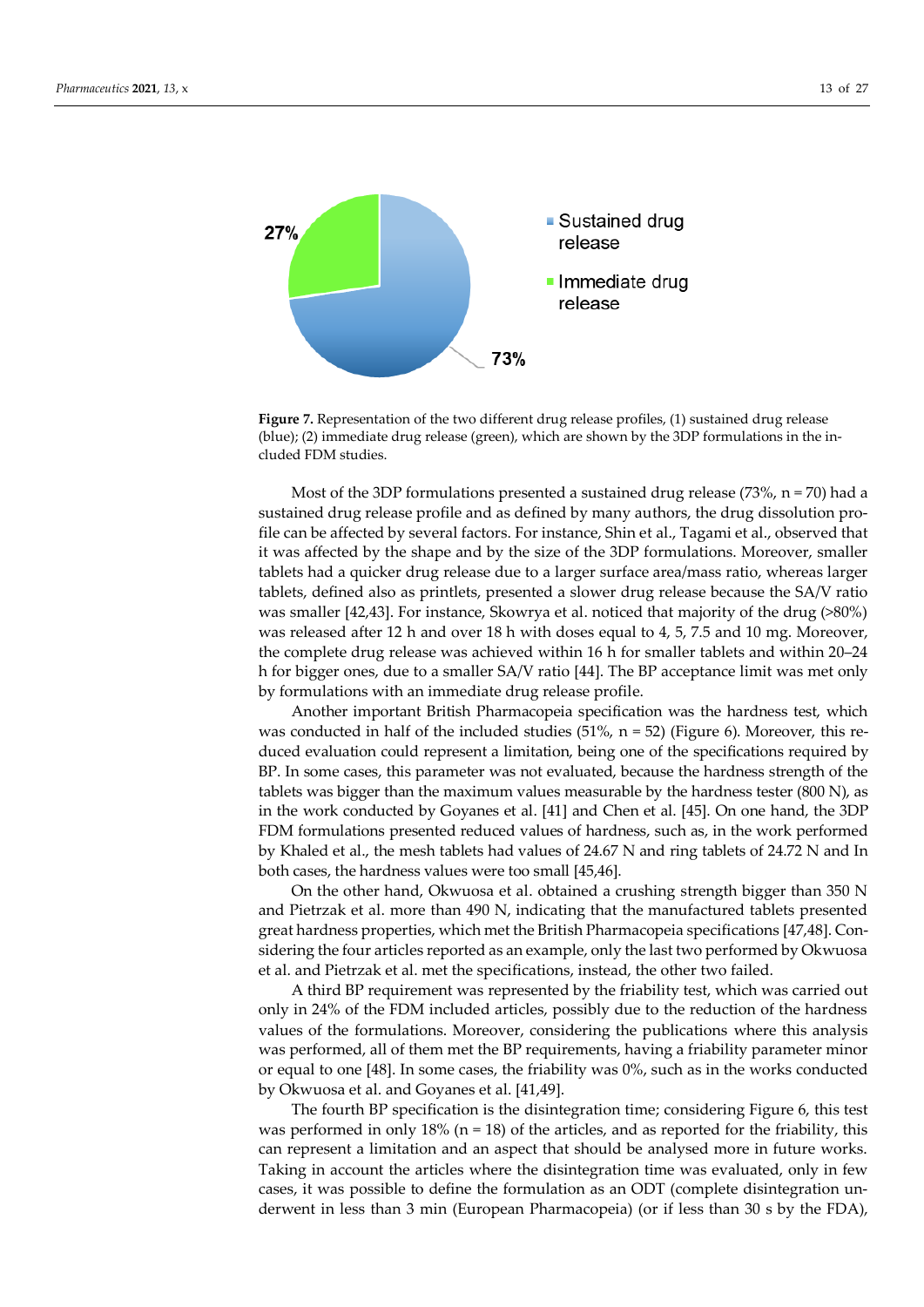such as in the works conducted by Jeong et al. and Khaled et al. [46]. In the other cases, the complete disintegration time was in a range within 5 and 15 min and in all these articles, the BP specification was met. Moreover, Palekar et al. noticed a direct correlation between the infill percentage and the disintegration time. In fact, with a higher infill percentage, more the water penetration in the formulation was reduced and faster was the disintegration time [50].

Last, but not least BP requirement to take in consideration, was the uniformity of weight, whose acceptance range depended on the average mass. For instance, if the average weight was 84 mg or less, the maximum deviation percentage was 10%, if the weight was between 84 and 250 mg, a deviation percentage of 7.5, instead of the average weight was more than 250 mg, it is accepted a deviation percentage of 5%. Analysing the above chart (Figure 6), it was reported that this test was done in  $57\%$  (n = 58) of the included articles and only in some of them the BP limitations were respected. For instance, on one hand, in the work conducted by Li et al., were manufactured three different tablets, with three different infilling percentage (30%, 50% and 70%) and in all the three cases, the deviation percentage was 2% and the average weight bigger than 250 mg, it was possible to define that all the formulations met the specification [50]. On the other hand, Okwuosa et al. obtained deviation percentages of 15.2% and 9.54% and has an average weight between 84 and 250 mg, both formulations did not meet the BP specifications [49]. Moreover, the same result was achieved by Goyanes et al. having a deviation percentage of 12% and an average weight more than 250 mg (309–348 mg) [51].

#### 3.4.2. Drugs Classification

Different drugs were reported to be included in the FDM 3DP formulations, Figure 8, and their use depended on the type of disease to treat. Anti-inflammatory drugs, such as acyclovir and prednisolone, analgesic, as paracetamol and aspirin and anti-hypertensive, such as nifedipine and carvedilol, were the most used type of drugs used included in the FDM 3DP formulations.



**Figure 8.** Characterization and quantification of the main type of drugs used and included in the FDM 3DP formulations, (1) anti-psychotic; (2) antiplatelet; (3) anti-Parkinson; (4) antifungal; (5) analgesic; (6) anti-arrhythmic; (7) anti-cancer; (8) anti-diabetic; (9) anti-hypertensive; (10) anti-inflammatory; and (11) antibacterial.

As defined in the initial part, one of the main limitations of the FDM technique was the drug degradation, due to the temperature of the heated nozzle, which is correlated to the melting temperature of the polymers. As suggested by some authors, as Goyanes et al. and others, to avoid this drug degradation during the extrusion process, it was relevant to select the appropriate drug(s) and polymers to use to manufacture the 3D objects, based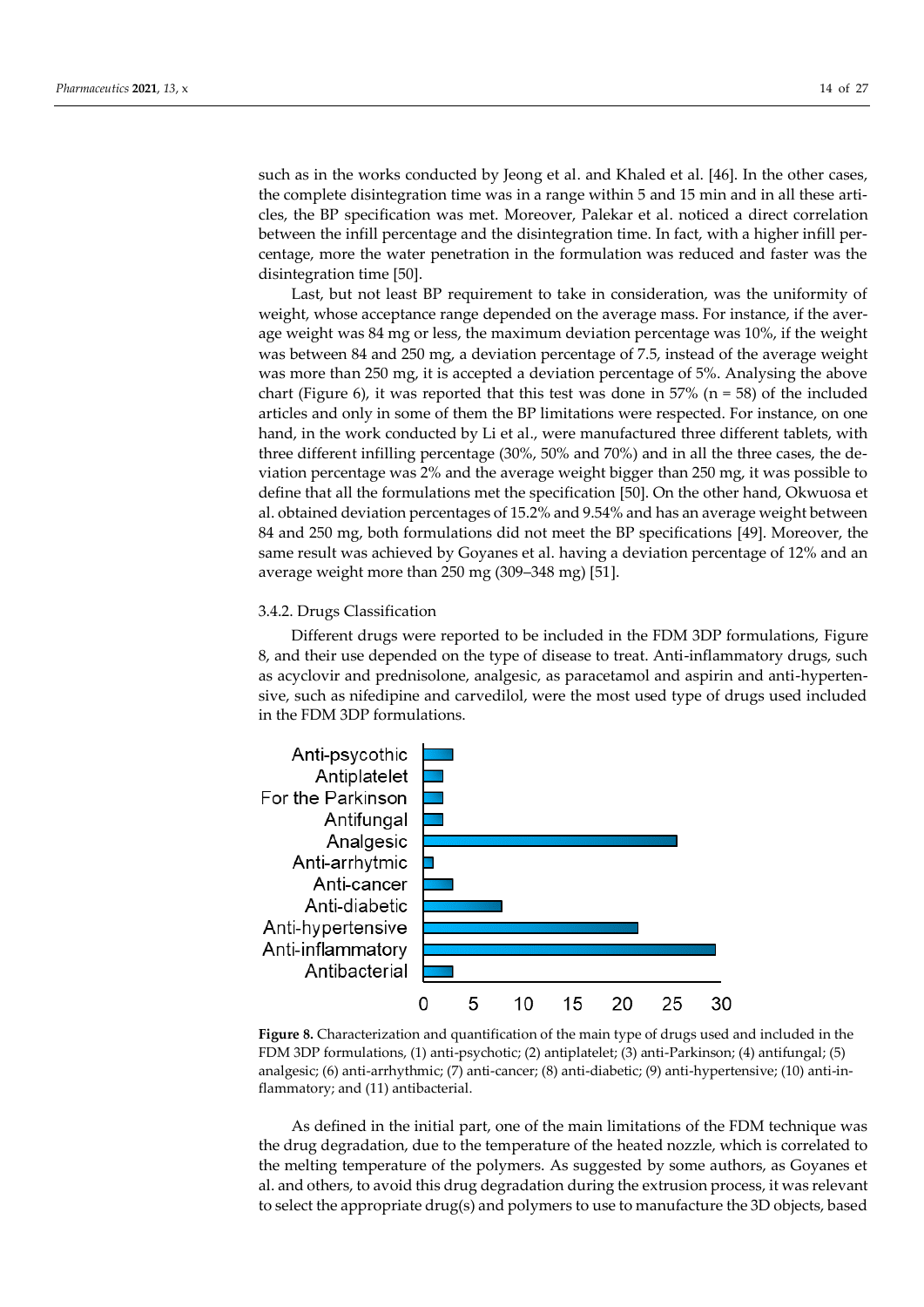on their physio-chemical and mechanical properties. To allow this, we decided to evaluate the melting temperature of the polymers used in the included articles and following these values, it would be possible to define the best drug(s) to include into the drug delivery system, without any risk of drug degradation [51].

## 3.4.3. Polymers Classification

In the following SmartArt (Figure 9) the polymers were classified in three main categories based on the printing temperatures reported in the included publications, (1) less than 100 °C; (2) between 100 °C and 150 °C; and (3) more than 150 °C. Moreover, the printing temperature is a relevant parameter, which needs to be defined every single time based on two parameters, the melting temperature of the polymer and the temperature at which the drug(s) will start to undergo the process of degradation.



**Figure 9.** Classification of the polymers used with FDM 3DP technique based on three different printing temperature ranges: (1) T < 100 °C (green), (2) 100 °C  $\leq$  T  $\leq$  150 °C (yellow) and (3) T > 150 °C (red).

Some polymers were reported in multiple columns because they can be extruded at different printing temperature, which was defined considering some parameters, (1) degradation temperature of the drug(s); and (2) melting temperature of the polymer(s). An example was PEG 6000, which can be printed within a range of temperature of 100–250 °C and, Considering the work conducted by Khaled et al., 3DP tablets were realised using PEG 6000 and HPMC 2910 as polymers and nifedipine and captopril were included as drugs [52]. Moreover, as printing temperature was set a value of 60 °C, whereas, considering the second column, where the printing temperature was in the range 100–150  $^{\circ}$ C,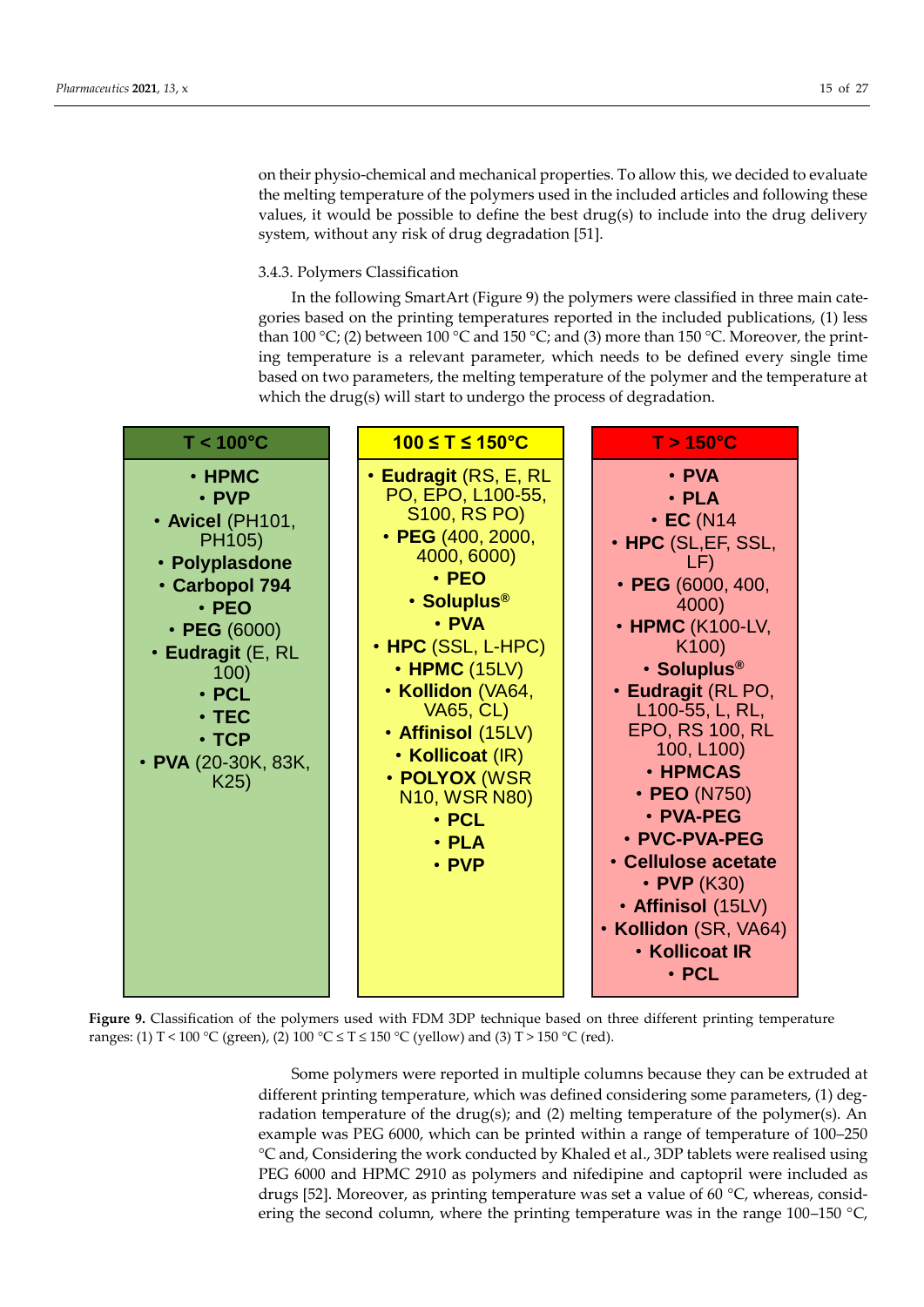Kempin et al. used PEG 6000 with other polymers to print at 100 °C 3DP immediate-release tablets containing pantoprazole sodium sesquihydrate [53]. Instead, analysing the last column, with a printing temperature more than 150 °C, the same polymer, PEG 6000, was used by Tan et al. to manufacture sustained-release theophylline caplets. Moreover, the drug included in these caplets was theophylline and as printing temperature was defined as a value of 195 °C [54]. In all the three examples considered, the drugs did not undergo a process of drug degradation, suggesting that the defined printing temperature was appropriate and did not lead to a reduction of drug content after the printing process.

Around 19% of the included articles used temperatures below 100 °C. For instance, gastro-floating tablets were manufactured by Lin et al. using dipyridamole as drug and HPMC as polymer and the printing process was set at a temperature of 23 °C [48]. Similarly, Khaled et al. used the same printing temperature to formulate high drug loading immediate-release tablets, containing paracetamol as a drug, and as polymer was utilised PVP K25 [46].

Moreover, approximately 32% of the included publications had a printing process temperature within 100 and 150 °C. For instance, Chen et al. manufactured 3DP ellipsoid shaped gastric-floating tablets at 142 °C, using PVA as polymer and including propanol hydrochloride as the model drug [43]. In a second article, Kimura et al. realised zero-order sustained release floating tablets, using a poorly water-soluble weak base drug, itraconazole and as polymers, HPMC (hydroxypropyl cellulose) and PVP (polyvinylpyrrolidone) at a printing temperature of 135 °C [54].

By contrast, in around 52% of the FDM articles, was used a printing temperature above 150 °C to formulate oral and solid drug delivery systems. Moreover, the printing temperatures varied from 155 °C to 250 °C and there was a higher risk than the other range of temperatures, that the drug included in the formulation underwent a degradation process, due to the high extrusion process temperature. An example of this limitation was reported in the article conducted by Goyanes et al. 4-ASA and 5-ASA were used as model drugs and PVA as polymer, where only 4-ASA, whose degradation temperature was within 130–145 °C, was affected by the drug degradation, which was noticed by a reduction of the drug content from the beginning to the process (0.24% *w*/*w*) and the end (0.12% *w*/*w*). Furthermore, the authors reported that 5-ASA did not degrade because the printing temperature (210 °C) was lower than the one of its degradation point and also suggested that even if the residence time was short inside the print head, around few seconds, thermally labile drugs can undergo a significant degradation and this limitation could be overcome using a lower temperature [38]. By contrast, in other articles, such as the one conducted by Skowyra et al., extended-release patient-tailored tablets were realised setting a printing temperature of 230  $\degree$ C, using PVA as polymer and prednisolone as a model drug [40], or the one performed by Jeong et al., where gastroretentive sustained-release capsules were printed at 220  $^{\circ}$ C, using PLA as polymer and baclofen as a drug, no drug degradation was observed during the printing process because the actual drug content was closed to the theoretical one [55].

#### *3.5. SLA (Stereolithography)*

Considering the eight included articles in the systematic review, all the 3D formulations were printlets (100%,  $n = 8$ ). Moreover, the authors observed different structures based principally on the type of excipients.

The drug content was evaluated in 100% of the included articles  $(n = 8)$  and all the authors agreed that during the printing process, there was not any drug degradation. Moreover, the little difference between the drug loading value and the theoretical one was possibly due to an incomplete drug degradation from the drug-polymer matrix [5,11,30].

For instance, Wang et al. obtained a drug loading of ±5.83% *w*/*w*, which was like the theoretical one (5.9% *w*/*w*), suggesting the absence of drug degradation [5]. Same results were achieved by Martinez et al. and Kandry et al. Moreover, in the first case, the average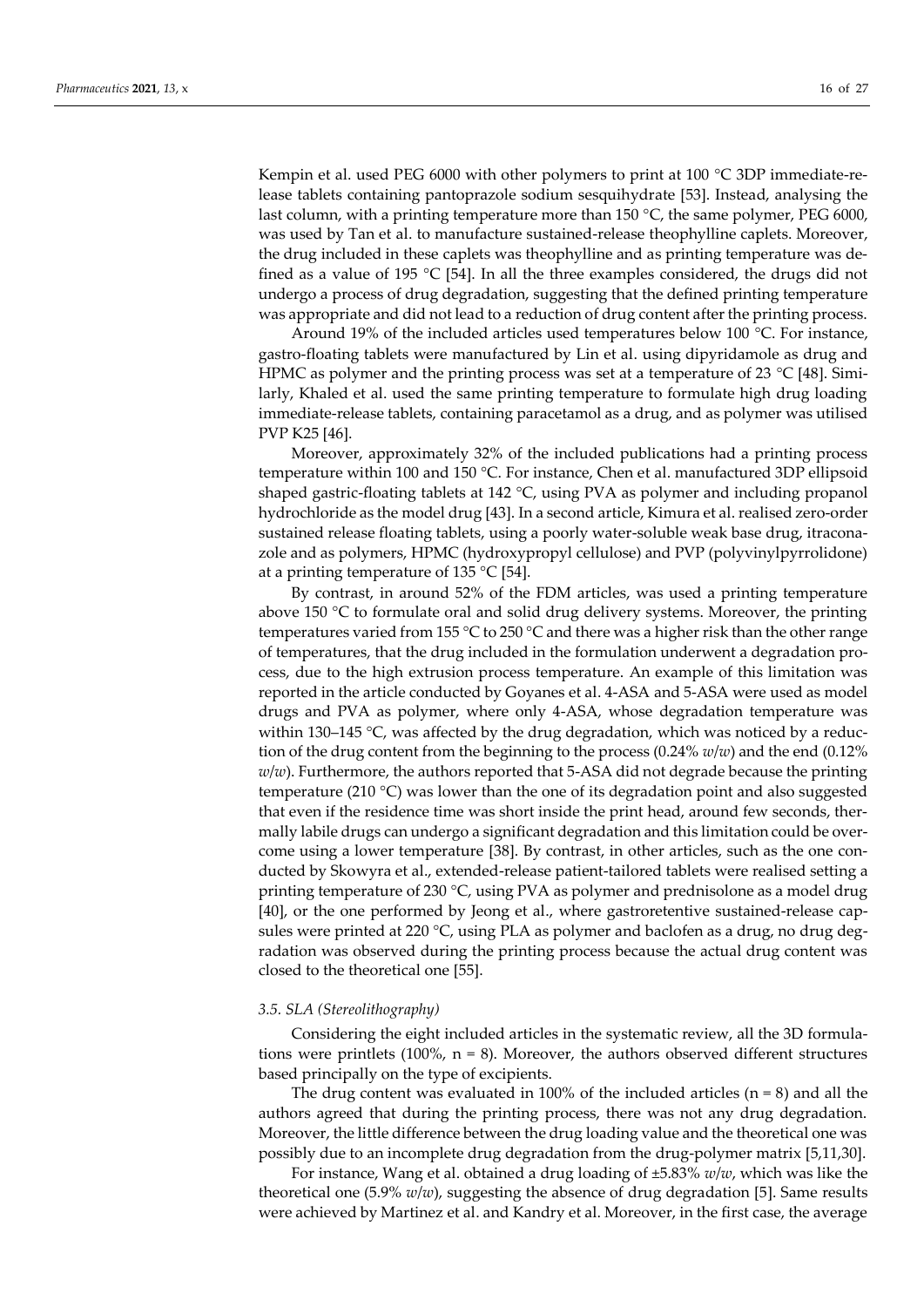drug content in the tablets,  $3.82 \pm 0.12\%$  *w/w* was closed to the theoretical value of  $4\%$  *w/w*, which was calculated based on the formulation of the resin [10]. Furthermore, Kadry et al. had values of drug content within the range 97.18–98.75%, which respected the specified by the British Pharmacopeia. Moreover, the authors confirmed the absence of drug degradation undergoing and evaluating the UPLC spectrum [30]. Moreover, Martinez et al. evaluated the drug content inside the polypills, using HPLC and the results demonstrated that the drug loading had a range between 85–104%, which was within the acceptable range for content uniformity (85–115%) defined by the British Pharmacopeia [56].

To look at the characteristics of the printed tablets,  $37.5\%$  (n = 3) used SEM to evaluate the inner structure and the total porosity of the printlets and the results obtained differed based on the type of excipient(s) used. For instance, in the work conducted by Healy et al. was noticed an absence of voids on the surface of the dosage forms, which was an indication of the high level of curing. Moreover, considering the cross-sectional images of the tablets, the authors observed the absence of a homogeneous distribution of either drug and/or photoinitiator within resin, probably due to an incomplete dissolution or agglomeration process [18].

Similarly, Kandry et al. observed tablets with a smooth surface and the additive characteristics of the layer-by-layer of 3DP, where each layer had a thickness equal to 200  $\mu$ m. Furthermore, to print these formulations, the authors did not use SLA, but DLP (Digital light processing), a similar technique, which differed for the light source to cure the resin. Indeed, the SLA uses lasers combined to galvanometers, instead DLP, the light source was represented by a digital light projector screen. Kandry et al. defined this 3DP technique as having a superior capability to print tablets, with uniform weights and dimensions [30].

By contrast, Krkobabić et al. noticed a variation of the internal structure of the printlets based on the presence or absence of excipients. For instance, when PEG 400 was used, the authors observed a crack propagation during the dissolution test, which had a role in the printlets erosion. Moreover, another example was represented by mannitol, which caused the formation of an irregular internal structure. Indeed, considering the cross-section of the tablets after the dissolution test, it was possible to see cracks, which indicated that tablet capping under elevate pressure, determined by the osmotic effect of mannitol [57].

Another important test that was conducted to evaluate the effectiveness of SLA technique, was the drug dissolution test, which was performed in  $100\%$  (n = 8) of the articles. In particular, the authors evaluated the correlation between several parameters, such as the ratio between cross-linkable polymers in the tablets, the structure of the tablets, their geometry, and the addition of excipients on the drug release rate. The authors concluded that it was relevant to select the suitable amount of photocrosslinkable polymer to manipulate the drug release rate and that both the geometry of the tablets and the addition of excipients can affect the dissolution profile.

Wang et al. evaluated how the ratio between the cross-linkable polymers in the tablets, PEDGA/PEG 300 could affect the dissolution profile. On one hand, they observed an indirect correlation between the amount of PEDGA and the drug release rate. For instance, when the amount of PEDGA was equal to 35%, 100% of paracetamol was released after 10 h, whereas, when it was 65% and 90%, the quantity of paracetamol released was 84% and 76%, respectively. On the other hand, the correlation between the amount of PEG 300 and the drug release rate was direct, indicating that with an increase of the first, there would be an increase of the second [5]. Moreover, in an experiment conducted by Heavy et al., it was also highlighted the relation between cross-linkable polymers and drug release rate. Additionally, these authors, as did Wang et al., concluded that it was relevant to select the suitable photocrosslinkable polymer to manipulate the drug release, because, on one hand, if the amount of polymer were too low, there could be surface cure problems. On the other hand, if it was too high, this concentration could reduce the amount of UV light that would penetrate through the lower layers, determining inadequate curing.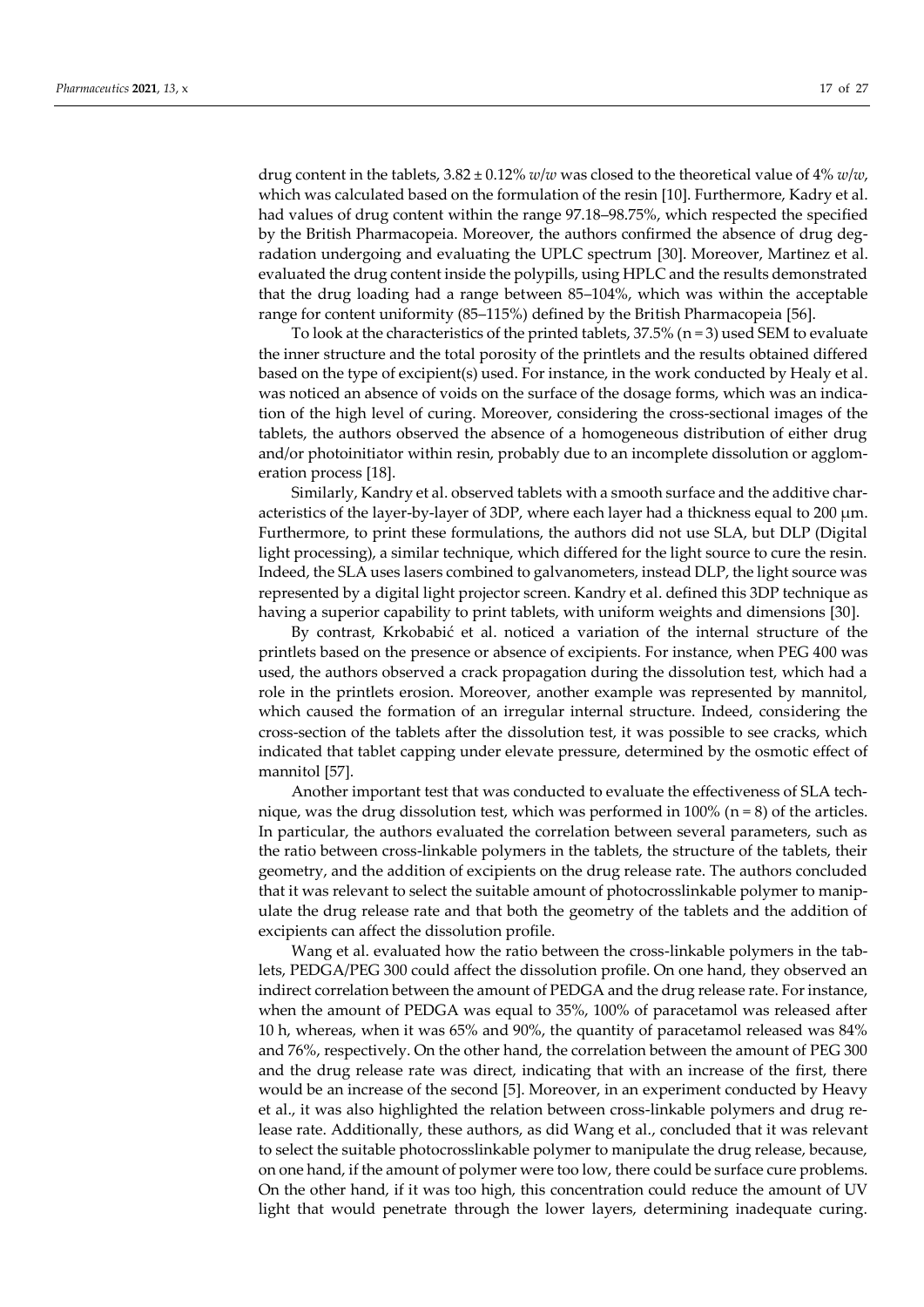Moreover, the formulations were characterised by a sustained drug release rate profile over the 24 h [18].

Similarly, Martinez et al. analysed the effect of the geometry of the printlets and the addition of excipients on the dissolution profile, realising three types of printlets. In the case of type I, a cylindrical printlet, it did not reach a complete drug release rate after 20 h, but it was within a range of 22–80%. Instead, type II, a ring-shape tablet, presented a faster drug release, because there was an increase of the surface area. Furthermore, the third type of polypill was realised to evaluate how a soluble filler (solubilising agent), PEG 300, can modify the dissolution. Indeed, the authors observed that its addition, led to an improvement of the drug release rate, compared to the type I, and the increase was affected by the type of drug. For instance, with paracetamol and aspirin, it was reached a complete drug release in 20 h, instead, with prednisolone, a poorly soluble drug, was increased to 45%, but it was never achieved a complete drug release after 20 h [56].

The hardness, defined also as breaking force, is an indicator of the mechanical properties of the tablets, was evaluated in  $37.5\%$  of the studies (n = 3) and one of these articles, the authors noticed that the hardness and the tensile strength were affected by the number of excipients, such as PEG 400, PEDGA, water and mannitol.

In the study conducted by Madzarevic et al., eleven different formulations were manufactured, with a different composition (% *w*/*w*) in terms of the amount of PEGDA, PEG 400, Water, riboflavin, and ibuprofen. For every single formulation was calculated the hardness values and based on their hardness values, the formulations can be classified into two categories, (1) met the British Pharmacopeia requirement, having a hardness value between 100 and 150 N, instead (2) did not meet the BP requirements, because the values were lower than 100 N. Seven of the eleven formulations did not meet the specifications, because their hardness values were between  $19.00 \pm 8.66$  N and  $47.33 \pm 3.21$  N. Instead, formulation number 3, 4, 6 met the BP specifications, having a hardness value within the range of  $92.33 \pm 29.02$  N and  $132.33 \pm 18.88$  N, whereas with formulation number 7 the hardness was not determined [28].

Another characterisation test required by the British Pharmacopeia was the uniformity of weight, which was evaluated in 50% ( $n = 4$ ) of the studies. In the work conducted by Heavy et al., the weight uniformity of all the printlets had a range between 81.7–118%, with a percentage deviation of 36.3% and, considering that the average mass was 1621 mg and the prescribed limit of weight varies according to British Pharmacopeia, these values did not respect the prescribed limits [19].

Similarly, in the publication carried out by Kadry et al., the weight of the tablets was between 133.70 mg and 174.23 mg. The average weight was 154.0 mg and the range was 86.8–113%, with a difference of 26.2%. Considering the prescribed limits of weight variation set by the British Pharmacopeia, these tablets did not meet the Pharmacopeia Specifications [30]. Both formulations did not meet the Pharmacopeia requirements, having a percentage of deviation bigger than the one defined by the British Pharmacopeia.

#### *3.6. SLS*

To carry out the systematic review were considered 6 articles (4%) of the included publications. The drug content, determined by HPLC analysis, was evaluated in the major part of the included publications,  $83\%$  (n = 5), and, in all these articles, the authors reported and agreed that no drug degradation, defined also as drug loss, occurred during the SLS printing process because the drug(s) content was close to the theoretical value [1,7,12,15,31]. For example, Allahham et al. quantified the drug loading of the printlets and they obtained that it was very close to the theoretical values. In the case of formulation one, the drug loading value was equal to  $98.6\% \pm 2.2$ , instead, with formulation two was to  $98.1\% \pm 1.7$  [1].

Similarly, in the study conducted by Fina et al., it was demonstrated that no drug(s) degradation occurred during the SLS printing process and to confirm it, the drug content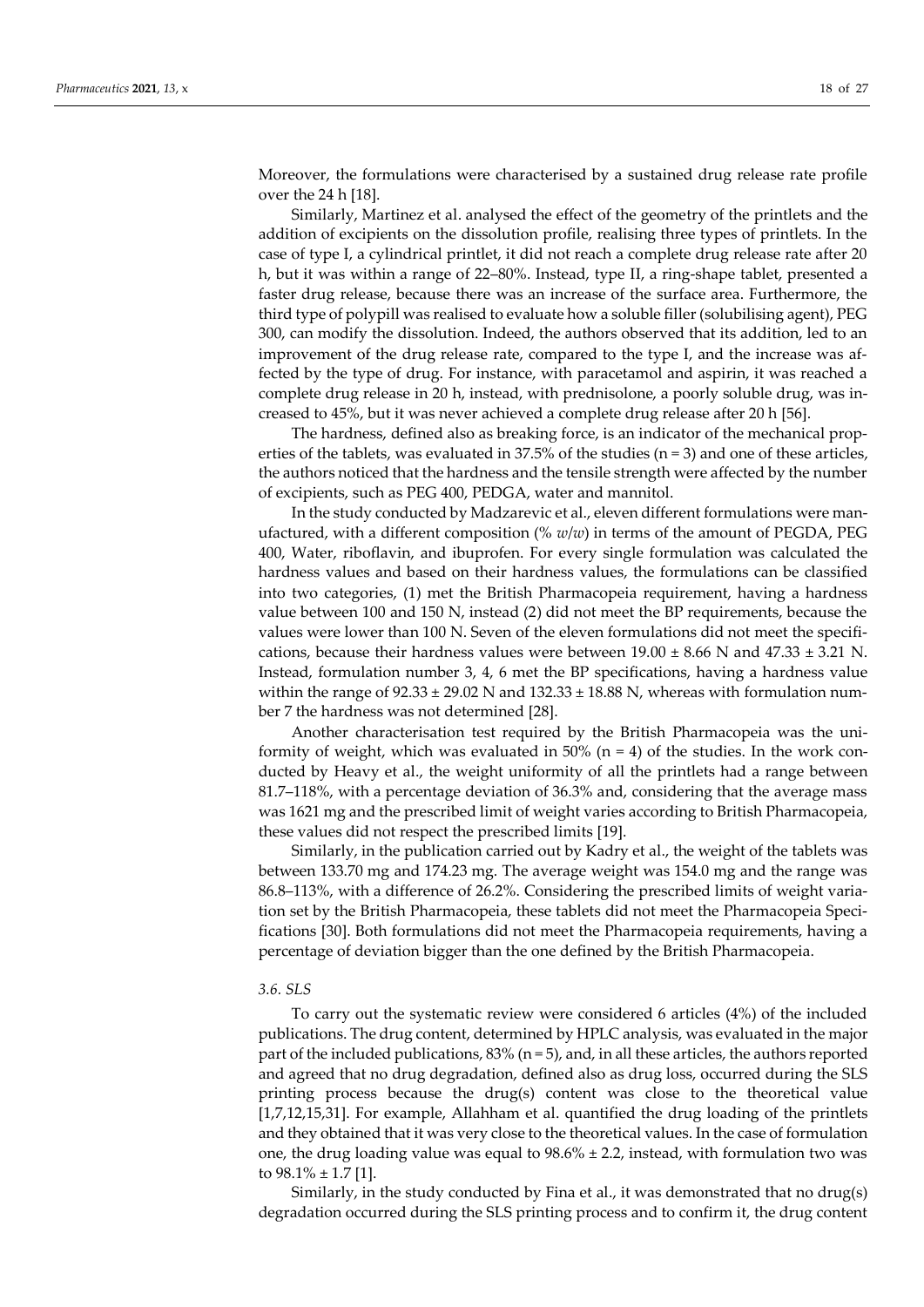was determined and in all the cases, the values were closed to the theoretical drug loading (5, 20 and 35%). Moreover, another element to highlight their theory was considering the HPLC spectrum and if no other peaks than the ones of the drug were observed, this indicated that no drug degradation occurred. This is what the authors noticed during their work [11].

SEM analysis was performed in  $83\%$  (n = 5) of the included articles and the authors noticed an indirect correlation between two parameters, the laser scanning speed and the total porosity of the tablets, a correlation between the structure of the printlet and the intensity of the sintering process and between the structure of the printlet and the type of excipient added, such as mannitol.

Fina et al. observed the indirect correlation between the laser scanning speed and the porosity values of the printlets. Indeed, with an increase of the speed from 100 to 300 mm/s, there was a decrease of the sintering of powder particles, and this led to an increase of the overall porosity, which, respectively, determined an improvement of the disintegration and dissolution of the printlets [31].

On contrast, Awad et al. noticed the correlation between the structure of the printlet and the intensity of the sintering process. The single miniprintlets underwent a more intense sintering process, whereas the dual miniprintlets, had a low-intensity sintering process, which led to the creation of a higher space volume within the particles [5]. In another work, Fina et al. highlighted the influence of different formulations on the total porosity values. For instance, Kollicoat formulations had similar porosity values, instead, Eudragit dosage forms presented a reduction of the total porosity, directly proportional to the increase of the drug content [12].

The drug dissolution profile was evaluated in all 100% ( $n = 6$ ) of the included articles. The authors reported that the drug release rate was affected by several factors, such as formulation, laser scanning speed, the structure of the tablet (single miniprintlets or dual miniprintlets), shape and open porosity [31].

Fina et al. demonstrated that the drug release rate was influenced by the laser scanning speed. Indeed, three different laser scanning speeds were tested and the correlation between the laser scanning speed and the drug release rate depended on the formulation. For instance, HPMC formulations showed a decrease of the dissolution rate with an increase of the laser scanning speed (100 mm/s = 4 h, 300 mm/s = 2 h). Whereas Kollidon formulations presented a direct correlation between drug release rate and laser scanning speed (100 mm/s = 60 min, 200 and 300 mm/s = 10 min). Moreover, both formulations had an immediate drug release profile [31].

Furthermore, both Awad et al. and Goyanes et al., in their respective studies, noticed that the drug dissolution profiles were influenced by the structure of the tablets. On one hand, Awad et al. observed that single miniprintlets shows a sustained-drug release, where after 24 h about 71% was released, instead, the dual miniprintlets had an immediate drug release profile, undergoing a complete drug release in 30 min. On the other hand, Goyanes et al. formulated two different types of printlets, cylindrical and lattice. In both cases, 4 excipients were used and based on the type of printlet, they showed a different drug release, sustained for the cylindrical ones (for instance, PEO formulation released 60% of the drug in the first 2 h and the rest, 40%, in the following 4–5 h) and immediate for the others (such as PEO underwent a complete drug released in 10 min) [15].

Similarly, Fina et al. noticed the correlation between the drug release rate and both drug content and porosity values. Indeed, Kollicoat formulations, with an immediate drug release profiles, had an improvement of the drug released based on an increase of the drug content. For instance, K5 took 5 h to dissolve completely, whereas K35 approximately 5 h. On the other hand, the drug release profile of Eudragit formulations was influenced by both the drug content and the porosity values. Indeed, in 2 h, E5, with the highest porosity values, released 14% of the drug, instead of E35, with a reduced porosity, released only 6% of the drug [21].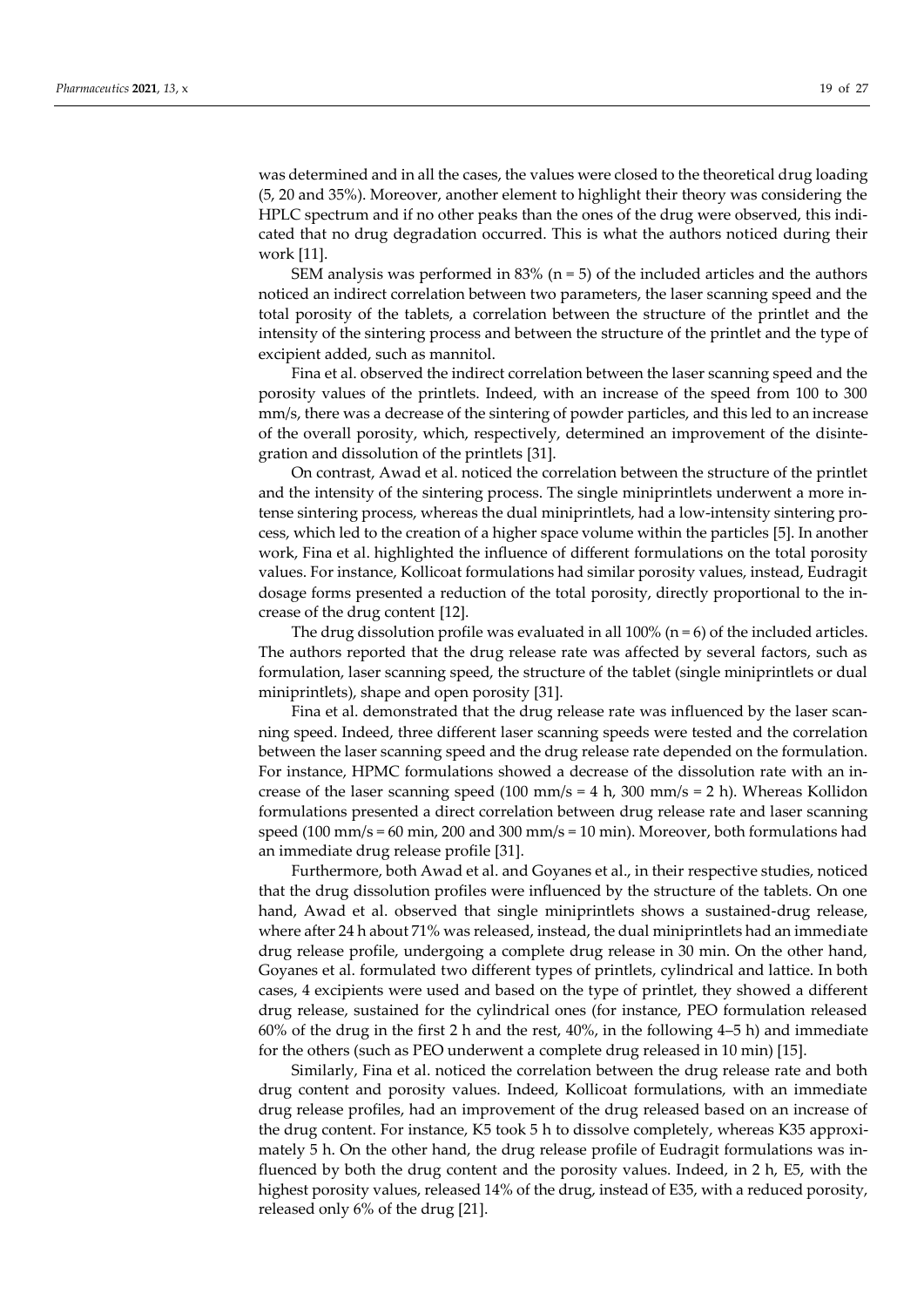The hardness of the printlets was evaluated in 83% of the articles ( $n = 5$ ). Some authors highlighted the indirect correlation within the laser scanning speed and the breaking force values, such as Fina et al. In the articles included, more than half of the manufactured tablets were characterised by a reduced hardness and this can represent a limitation.

Fina et al. noticed the correlation between the laser scanning speed and the breaking force values. For instance, 3DP printlets manufactured at higher laser scanning speed had a value equal to 14 N (weak), instead, the ones realised at a lower speed, presented a breaking force value of 171 N (strong) [26]. Moreover, Allahham et al. manufactured two different formulations of printlets, which differed for the percentage of excipients and they both showed similar breaking force values, 14.7 N and 18.5 N. Moreover, the authors reported that these dosage forms did not break readily during the manipulation process and due to this, they presented appropriate properties for handling [1].

By contrast, in the work conducted by Goyanes et al., the three cylindrical printlets were strong, having a breaking force value of 280 N. On one hand, the lattice printlets of EUD L and EC were more friable, having a breaking force value of 15 N. On the other hand, the lattice tablets of EUD RL broke into small pieces during the test and due to this reason, it was impossible to detect their breaking force values. The breaking force values depended on both the type of printlets (cylindrical and lattice) and the typology of excipient (PEO, EUD L, EC or EUD RL) [39]. Moreover, in this experiment, the manufactured printlets were characterised by a high hardness.

The friability values were calculated in only 17% ( $n = 1$ ) of the included studies and Fina et al. registered values less than 1% (range values 0.02–0.53%), which met the BP requirements for uncoated tablets, making them suitable for handling and packing [12].

Another relevant test carried out to evaluate the printlets properties was the disintegration test, which was done in  $67\%$  (n = 4) of the included studies. In the work conducted by Fina et al., three formulations were manufactured, and the authors noticed that with an increase of the laser scanning speed was correlated to a decrease of the disintegration time. For instance, the formulation realised at 100 mm/s, showed a disintegration time of over 600 s, instead, the two manufactured at 200 and 300 mm/s, underwent a complete disintegration in 320 s and 4 s, respectively. Based on the definition of ODTs given by the European Pharmacopeia and FDA, only this last formulation (K300), can be defined as ODT. The authors suggested that this reduction was correlated to the less energetic sintering process. Subsequently, this led the powder particles to get in contact with the dissolution medium and, the improved porosity values determined a reduction of the disintegration time [31].

Moreover, other authors who produced ODTs formulations were Allahham et al. and they calculated that the printlets disintegration times of the printlets (15 s) were in line with the values of the commercial formulation  $(14.3 \pm 2.7 \text{ s})$  [1]. Similar values were achieved by Awad et al., through the fabrication of printlets without any pattern or with Braille A and Q, and they obtained values equal to  $4.0 \pm 1.3$  s for printlets without any pattern,  $4.3 \pm 1.5$  s with Braille A and  $5.2 \pm 1.2$  s for Braille Q [58].

By contrast, the only authors who did not manufacture ODTs, were Goyanes et al. were reported the disintegration values of only two printlets, PEO and EUD RL with a lattice structure. PEO showed a complete disintegration in 10 min, instead EUD RL within 120 min. Following the definition of ODTs given by the European Pharmacopeia and FDA, neither of them could be considered an oral disintegration tablet [15].

The weight uniformity was evaluated in  $67\%$  (n = 4) of the included articles. The authors noticed that it was influenced by several variables, such as the laser scanning speed and the types of formulations. It was observed an indirect correlation within the laser scanning speed and weight uniformity.

Moreover, Fina et al. highlighted an indirect correlation between the laser scanning speed and the weight uniformity. Indeed, an increase of the laser scanning speed led to an arise of the number of necks inside each layer, to a reduction of the empty spaces and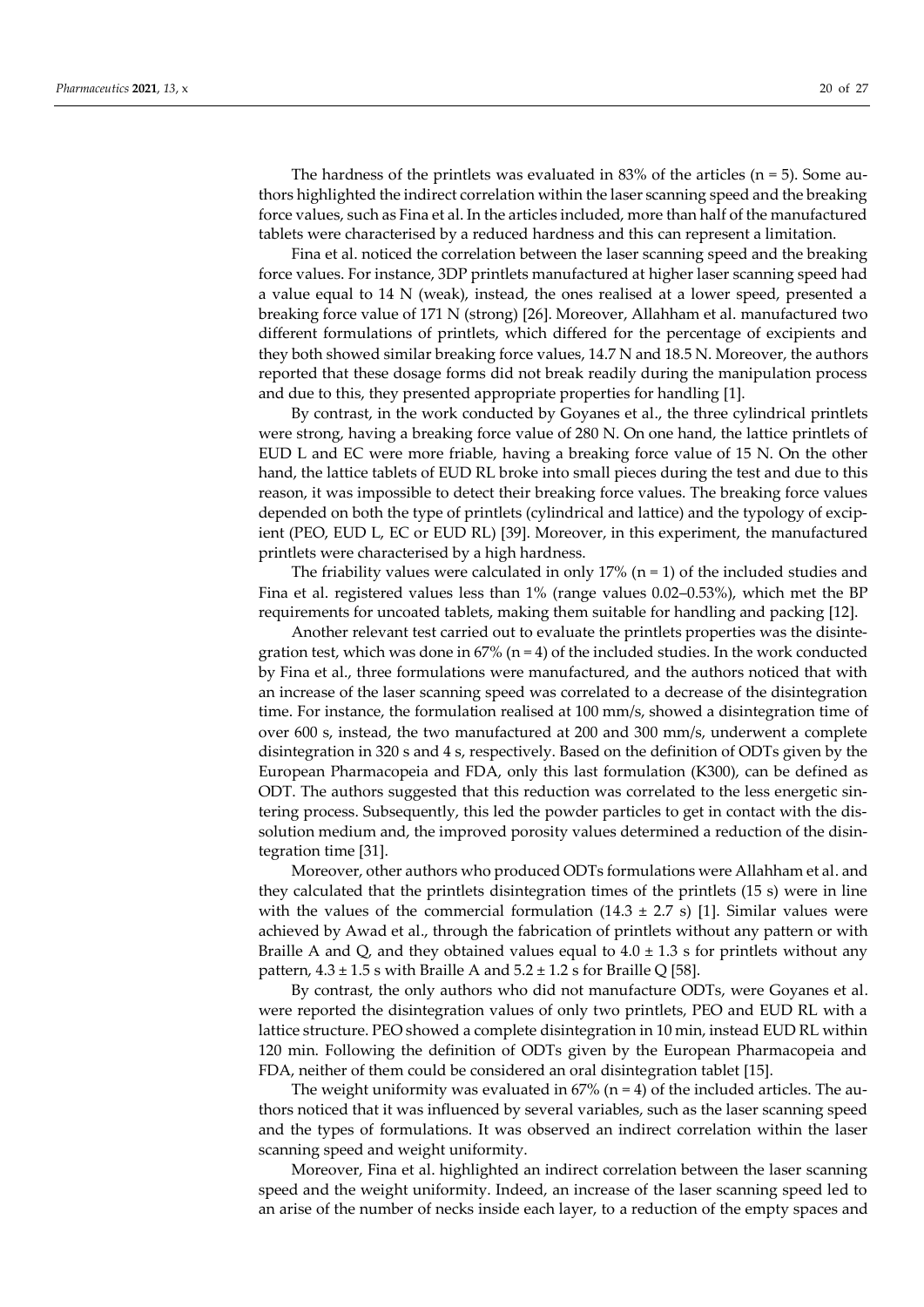the formation of more spaces for powder particles to be sintered and this determined the manufacture of denser and heavier printlets [31].

Furthermore, in the work conducted by Awad et al. to produce 3D printlets with Braille and Moon patterns, the average weight of Braille printlets was 171.3 mg, with a range from  $164.1 \pm 1.6$  mg (printlets with a one Braille dot) to  $178.1 \pm 5.6$  mg (average weight printlets with 5 Braille Dots). The authors noticed an increase in the average weight of 3.8% with the addition of one Braille Dot. By contrast, the Moon printlets showed an average weight of 165.8 mg, with a weight range within  $162 \pm 1.7$  mg (weight with letter H) to  $171.1 \pm 5.9$  mg (average weight printlets with letter N) [58].

On one hand, the Braille patterns with a one Braille date, the uniformity of weight presented a range of 99–101%, with a percentage of deviation equal to 2%. Considering the Pharmacopeia requirements, it was possible to conclude that these tablets met them. On the other hand, the 5 Braille dots had a range equal to 96.9–103%, with a percentage of deviation of 6.1%. Considering the average mass and the Pharmacopeia requirements, it is possible to conclude that both tablets met the specification. Instead, considering the Moon patterns, the printlets with letter H had a percentage deviation of 2% (99–101%), whereas the ones with letter N, had a value equal to 6.4% (96.6–103%). Additionally, these printlets met the BP specification.

#### **4. Discussion**

This systematic review was carried out to determine which 3DP technique resulted as the most suitable to formulate oral solid drug delivery systems. As the first step, the articles were screened and 514 were selected based on both the keywords and on the review question. Secondly, the publications were classified into two groups, included, or excluded, following the pre-defined inclusion and exclusion criteria. Based on this classification system, 26% articles ( $n = 131$ ) were included and 76% ( $n = 376$ ) were excluded (Figure 3).

The initial study was focused on quantifying which of the several 3DP techniques evaluated, occurred more often in the included publications and as reported in Figure 4, FDM, with a value of 76% ( $n = 102$ ), was the 3DP technique most used to formulate oral solid drug delivery systems. Moreover, the main advantages of this technology were a high resolution, good mechanical strength, and the possibility to manufacture 3D formulations with a specific drug release profile, obtained varying some printing parameters. By contrast, as reported in the data analysis chapter, one the biggest challenges of FDM technique was the degradation of the drug, due to the selection of a printing temperature above the degradation point of the drug, causing deterioration of its mechanical properties and reduction of the drug content. Furthermore, considering how relevant was this parameter in the FDM printing process, the polymers, as reported in Figure 8, were classified into three different categories, (1) T < 100 °C, (2) 100 °C  $\leq$  T  $\leq$  150 °C, (3) T > 150 °C. The third category represented the one where the degradation of the drug(s) included in the 3DP formulations could occur more often, due to the use of a high printing process, defined also as extrusion temperature of the nozzle in the print head. The degradation of the drug is a relevant drawback of FDM because it does not allow the inclusion of thermosensible drugs inside the filaments, such as 4-ASA.

Each technique has its specific advantages and drawbacks. For instance, one of the biggest challenges of SLA is the cancerogenic risk of the photopolymerising material. Moreover, in no one of the included SLA studies was performed a test to evaluated the toxicity of the photopolymerising material and this non-evaluation represents a huge drawback and a reason for which this technique cannot be defined as the most suitable to print 3DP drug delivery systems. Moreover, as a future perspective, it is important to carry out this test, to evaluate the safety of the 3DP formulations before being administered to the patients.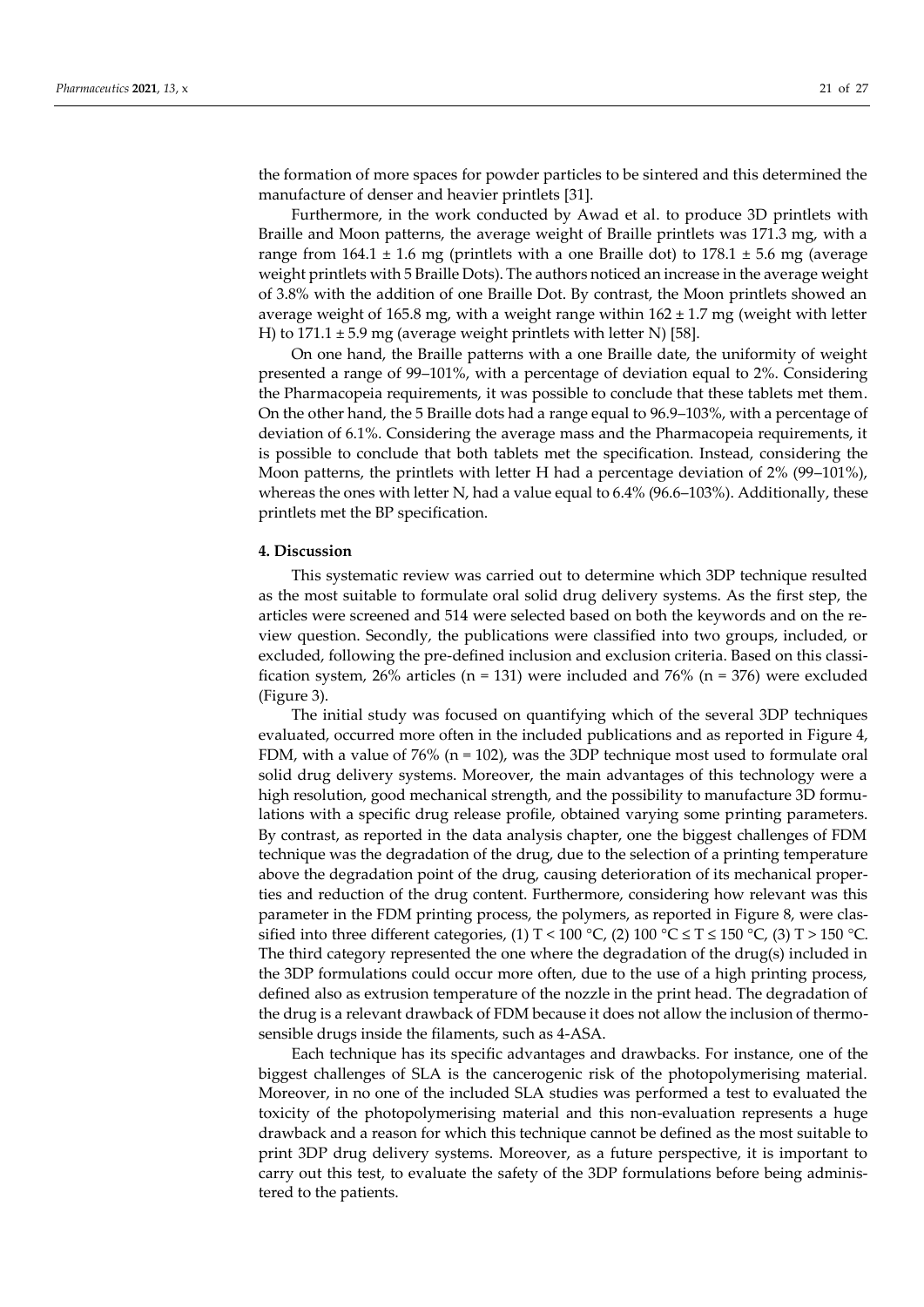The characterisation tests were performed and evaluated, to study the 3DP drug delivery systems, quantifying in how many articles were performed and which were the main factors affecting the results. During the development of the systematic review, six different characterisation tests (Table 1) were performed, to evaluate the quality and the mechanical properties of the 3DP oral solid formulations, following the BP specifications. In the following table, it is possible to observe that each test was performed with a different percentage with the four 3DP techniques.

**Table 1.** Schematic summaries of the six characterisation tests (drug content; dissolution profile; hardness; friability; disintegration; and uniformity of weight) performed with the four 3DP techniques (FDM; SLS, SLA; inkjet 3DP) and quantification in how many articles were evaluated.

|            |      | Drug Content Dissolution Profile | Hardness | Friability | <b>Disintegration</b> | <b>Uniformity of Weight</b> |
|------------|------|----------------------------------|----------|------------|-----------------------|-----------------------------|
| <b>FDM</b> | 68%  | 97%                              | 51%      | 24%        | 18%                   | 57%                         |
| <b>SLS</b> | 83%  | $100\%$                          | 83%      | 17%        | 67%                   | 67%                         |
| <b>SLA</b> | 100% | $100\%$                          | 37.5%    | $0\%$      | $0\%$                 | $50\%$                      |
| Inkjet     | 93%  | 93%                              | 14%      | 21%        | 29%                   | 43%                         |

The drug content was evaluated in most of all the techniques analysed, with a percentage above 90%, whereas only with FDM technique the value was a little lower compared to the others (68%). This could represent a factor to improve in the future publications, where the FDM 3DP is used as printing technology, because as noticed early, once of the biggest challenges of this system, was the degradation of the drug(s), due to the high printing temperature, causing a reduction of the drug content in the 3DP formulation. As shown in Figure 6, several polymers were used to manufacture 3DP formulations, and each of them has its specific degradation point and different applications. Furthermore, the choice of the printing temperature process depends on the degradation point of the drug and the melting temperature of the polymer. For instance, 4-ASA has a degradation temperature around 130–145  $\degree$ C and to avoid the degradation, it is important to select both a printing temperature process below this range and a polymer, whose melting point is below the degradation temperature of the drug.

The drug dissolution test was performed to evaluate the type of drug release profile, if immediate or sustained and the amount of drug released in a specific amount of time. It was carried out in almost all the articles included, for all the four techniques evaluated, with a percentage value equal to 100%. As represented in Figure 7, 76% of the 3DP formulations had a sustained drug released, instead 24% an immediate one and as shown in Figure 5, the main FDM 3DP formulations were tablets (67%). Moreover, tablets are the preferred 3DP formulations, compared to the others, due to better physical and mechanical properties, such as hardness and friability. Some authors noticed that some parameters affected the drug release profile, such as the tablet shape and the surface area to volume ratio (SA/V). Referred to this last parameter, it was observed an inverse correlation between the size and the drug release profile. Indeed, with a decrease in the size, there was an increase in the SA/V ratio and improvement of the drug release profile [20,41,42]. By contrast, other authors noticed that the drug release profile was affected by the amount of photocrosslinkable polymers, excipients, laser scanning speed, the intensity of the sintering process and porosity values [5,7,11,30]. Furthermore, a relevant consideration to carry out, it is that the factors which can affect the drug release profile, were different, based on the 3DP technique evaluated.

The hardness test defined also as breaking force test was most performed in the SLS included articles, with a percentage equal to 83%. Considering FDM 3DP technique, this test was performed in only half of the cases (51%), whereas with inkjet 3DP in only a reduced number of publications [20] and some cases the hardness could not be evaluated, because the value was above the maximum limit measurable by the hardness tester (>800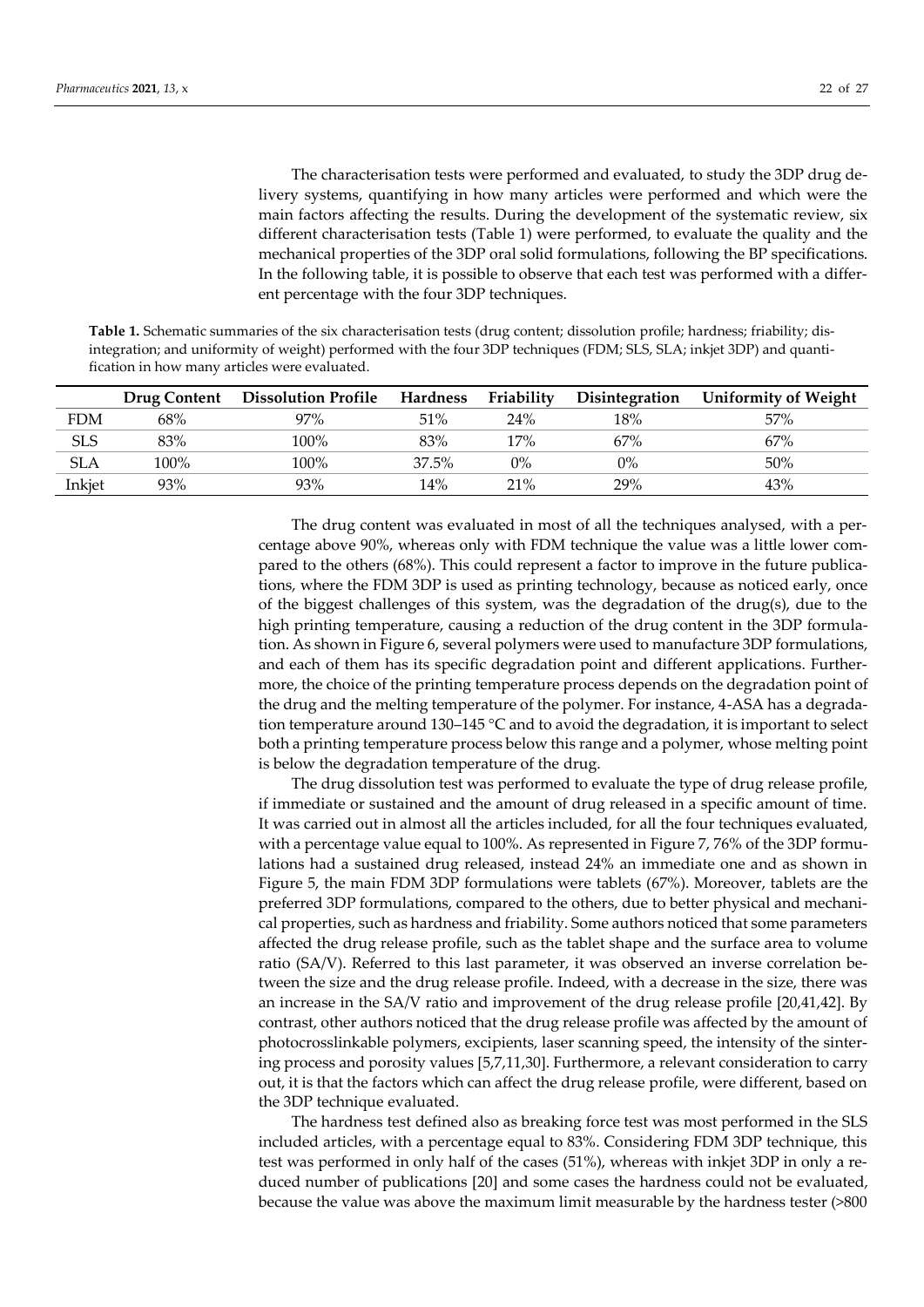N), whereas in the works conducted by Khaled et al. the hardness had values within a range of 24.67 N to 24.78 N [40,44], instead of in the article carried out by Okwuosa et al. and Pietrzak et al. was 350 N and 490 N, respectively [46,47]. The main parameters which affected the hardness were the number of excipients added in the formulation and the laser scanning speed [1]. For instance, Fina et al. noticed an inverse correlation between the breaking force values and the laser scanning speed [25]. Moreover, considering how relevant is this parameter, it is important in the future works, to carry out this test, to evaluate if the 3DP drug delivery system is suitable or not for the intended use and if it meets the BP specifications.

The friability test was performed in a limited number of publications (17–24%) in three of the four 3DP techniques, whereas with SLA was not performed. A possible explanation could be due to the limited hardness values of the 3DP formulations, which were not able to undergo this type of test and this reduced friability evaluation represents an element that needs to be improved in the future works, being one of the tests required by the British Pharmacopeia (BP).

Furthermore, the main parameter which affected the friability was the porosity of the binder particles, which had a direct correlation with the friability values, as reported by Infanger et al. [18]. Similarly, with all the FDM 3DP formulations the BP requirements were met, having friability values ≤1%.

As for the friability, the disintegration test was not performed with SLA 3DP technique, whereas, with SLS was evaluated in 67% of the included articles. Moreover, this test also allowed to define if an immediate drug release profile formulation can be defined as ODT, based on the European Pharmacopeia and FDA definitions. For instance, in the work conducted by Jeong et al. and Khaled et al., the formulations had a disintegration time of less than 3 min and can be classified as ODTs [45,54]. Furthermore, the main parameters which affected the disintegration time were the binder viscosity [18], the infill percentage, water content and the printing pattern. Indeed, Palekar et al. observed a direct correlation between the infill percentage and the disintegration time. Moreover, higher is the infill percentage, less water can penetrate inside the formulation and faster will be the disintegration time [49].

The uniformity of weight was prevalently evaluated with SLS, 67% and as for the other characterisation tests, some parameters were affecting the weight uniformity, such as the laser scanning speed. For instance, Fina et al. noticed an inverse correlation within the uniformity of weight and the laser scanning speed. Indeed, an improvement of the laser scanning speed, led to an increase of the number of necks in each layer, to a subsequent reduction of the empty spaces and to the creation of more spaces, which can be occupied by the powder particles to be sintered. Consequently, all these elements allowed the production of denser and heavier tablets [30].

#### **5. Conclusions and Future Perspectives**

3D printing is a revolutionary technique, which gives the possibility to manufacture patient-personalised formulations, offering a decrease of the costs and an increase of the adherence to the treatment. Moreover, one of its main application is the formulation of oral solid drug delivery systems and the four 3DP techniques, which have been more used for their manufacture are FDM (76%), inkjet 3DP (13%) SLA (7%) and SLS (4%).

Considering Table 1, all the observations made related to the six characterisation tests and how frequently they have been evaluated, it is possible to conclude that SLS 3DP has been the technique where most of them have been evaluated with the highest percentages, except for the friability test, which was performed in only  $17\%$  (n = 1) of the included publications.

However, it is not possible to define which is the most suitable technique to print oral solid formulations, because every 3DP technique has its advantages and disadvantages and the selection of the specific printing technique depends on the type of formulation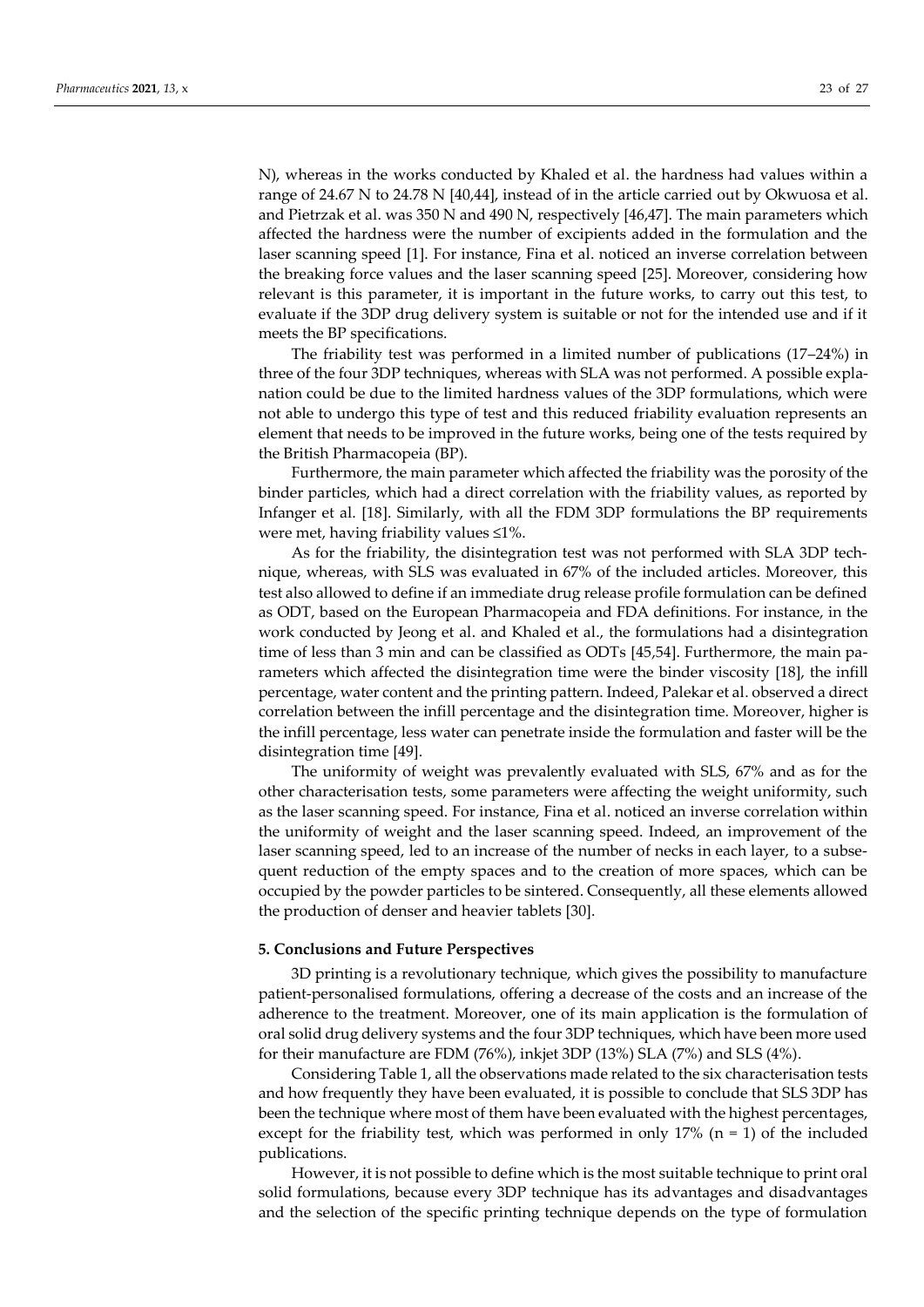which is desired to manufacture and on the physical-mechanical properties to achieve, such as hardness, friability or drug dissolution profile. Moreover, some improvements should be carried with all the four techniques evaluated, to perform all the six characterisation tests and meet the acceptance criteria defined by the BP specifications for the manufacture of tablets.

The 3DP of medication is a new field in its infancy facing a number of challenges. One obstacle is the suitability of the 3DP techniques, as a number of the techniques could deter the stability of thermolabile drugs. Additionally, it is still challenging to prepare tablets that meet the legal requirements of the regulatory bodies and pharmacopeia. Another issue is the limited availability of ink materials that are compatible and suitable for preparation of oral medications.

**Author Contributions:** Conceptualization, A.E, H.H. and C.R.M.B.; methodology, C.R.M.B., O.K.; Screening, C.R.M.B., O.K. and A.E.; formal analysis, C.R.M.B. and A.E.; writing—original draft preparation, C.R.M.B.; writing—review and editing, O.K., A.E. and H.H.; visualisation, C.R.M.B.; supervision, A.E. and H.H. All authors have read and agreed to the published version of the manuscript.

**Funding:** This research received no external funding

**Institutional Review Board Statement:** Not relevant.

**Informed Consent Statement:** Not relevant.

**Conflicts of Interest:** The authors declare no conflict of interest.

| 3DP         | Three-dimensional printing;               |  |  |
|-------------|-------------------------------------------|--|--|
| 3D          | Three-dimensional;                        |  |  |
| CAD         | computer-aided design;                    |  |  |
| PB          | powder bed 3D printer;                    |  |  |
| <b>SLS</b>  | selective laser sintering;                |  |  |
| <b>FDM</b>  | Fused Deposition Modelling;               |  |  |
| API         | active pharmaceutical ingredient;         |  |  |
| <b>FDA</b>  | Food and Drug Administration;             |  |  |
| <b>SLA</b>  | stereolithography;                        |  |  |
|             | Preferred Reporting Items for Systematic  |  |  |
| PRISMA      | reviews and Meta-analysis;                |  |  |
|             | International Prospective Register of On- |  |  |
| PROSPERO    | going Systematic Reviews;                 |  |  |
| <b>NIHR</b> | National Institute for Health Research;   |  |  |
| AM          | Additive Manufacturing;                   |  |  |
| <b>BP</b>   | British Pharmacopeia;                     |  |  |
| DoP         | drop-on-powder;                           |  |  |
| <b>DOD</b>  | drop-on-demand;                           |  |  |
| <b>SEM</b>  | Scanning electron microscopy;             |  |  |
| <b>PVP</b>  | polyvinylpyrrolidone;                     |  |  |
| SA/V        | surface area to volume ratio;             |  |  |
| ODT         | orally disintegrating tablet;             |  |  |
| PCL         | polycaprolactone;                         |  |  |
| <b>PLGA</b> | poly(lactic-co-glycolic acid);            |  |  |
| HME         | Hot melt extrusion;                       |  |  |
| <b>HPMC</b> | hydroxypropyl methylcellulose;            |  |  |
| <b>PEO</b>  | polyethylene oxide;                       |  |  |
| PEG         | polyethylene glycol;                      |  |  |
| TEC         | triethyl citrate;                         |  |  |

#### **Abbreviations**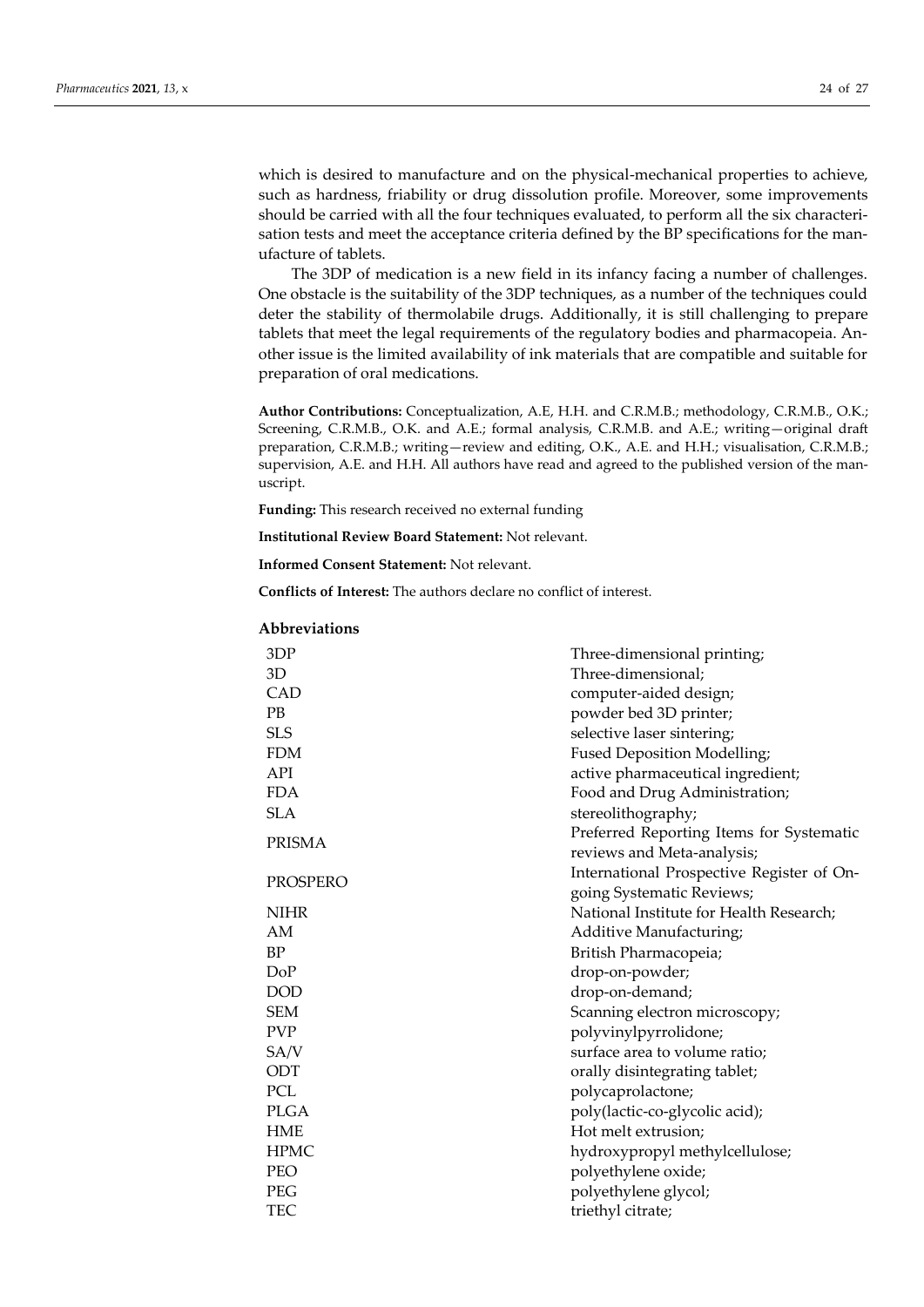| <b>TCP</b><br><b>PVA</b><br><b>HCP</b><br>EC | tri-calcium phosphate;<br>poly(vinyl alcohol);<br>hydroxypropyl cellulose;<br>ethyl cellulose; |
|----------------------------------------------|------------------------------------------------------------------------------------------------|
| <b>HPMCAS</b>                                | hydroxypropyl methylcellulose<br>acetate<br>succinate;                                         |
| 4-ASA                                        | 4-Aminosalicylic acid;                                                                         |
| 5-ASA                                        | 5-Aminosalicylic acid;                                                                         |
| <b>UV</b>                                    | ultraviolet;                                                                                   |
| <b>GRAS</b>                                  | generally recognised as safe;                                                                  |
| <b>UPLC</b>                                  | ultra-performance<br>liquid<br>chromatog-                                                      |
|                                              | raphy;                                                                                         |
| <b>HPLC</b>                                  | High Performance Liquid Chromatog-                                                             |
|                                              | raphy;                                                                                         |
| <b>DLP</b>                                   | Digital light processing;                                                                      |
| <b>PEDGA</b>                                 | poly(ethylene glycol) diacrylate;                                                              |
| <b>USP</b>                                   | United States Pharmacopeia;                                                                    |
| CO <sub>2</sub>                              | carbon dioxide;                                                                                |
| IR                                           | infrared;                                                                                      |
| <b>SD</b>                                    | standard deviation;                                                                            |
| <b>EUD</b><br>FFF                            | Eudragit;<br>Fused filament fabrication;                                                       |
| <b>STL</b>                                   |                                                                                                |
| <b>SLI</b>                                   | standard tessellation language;<br>slice file;                                                 |
| <b>TGA</b>                                   | thermogravimetric analysis;                                                                    |
| <b>ODPs</b>                                  | orodispersible printlets;                                                                      |
|                                              | diphenyl(2,4,6-trimethylbenzoyl)<br>phos-                                                      |
| <b>TPO</b>                                   | phine oxide;                                                                                   |
| <b>PET</b>                                   | poly(ethylene terephthalate);                                                                  |
| FD-DDDs                                      | fast-disintegrating drug delivery devices;                                                     |
| <b>MET</b>                                   | metformin hydrochloride;                                                                       |
| Para                                         | Paracetamol;                                                                                   |
| Asp                                          | Aspirin.                                                                                       |

# **References**

- 1. Allahham, N.; Fina, F.; Marcuta, C.; Kraschew, L.; Mohr, W.; Gaisford, S.; Basit, A.W.; Goyanes, A. Selective laser sintering 3D printing of orally disintegrating printlets containing ondansetron. *Pharmaceutics* **2020**, *12*,110[, doi.org/10.3390/pharmaceu](https://doi.org/10.3390/pharmaceutics12020110)[tics12020110](https://doi.org/10.3390/pharmaceutics12020110)
- 2. Alomari, M.; Vuddanda, P.R.; Trenfield, S.J.; Dodoo, C.C.; Velaga, S.; Basit, A.W.; Gaisford, S. Printing T.sub.3 and T.sub.4 oral drug combinations as a novel strategy for hypothyroidism. *Int. J. Pharm.* **2018**, *549*363, doi:10.1016/j.ijpharm.2018.07.062.
- 3. Arafat, B.; Qinna N.; Cieszynska, M; , Forbes, R. Tailored on-demand anti-coagulant dosing: An in vitro and in vivo evaluation of 3D printed purpose-designed oral dosage forms. *Eur. J. Pharm. Bio-Pharm.* **2018**, *128*, 282–289.
- 4. Trenfield, S.J.; Goyanes, A.; Telford, R.; Wilsdon, D.; Rowland, M.; Gaisford, S.; Basit, A.W. 3D printed drug products: Nondestructive dose verification using a rapid point-and-shoot approach. *Int. J. Pharm.* **2018**, *549*, 283–292, doi:10.1016/j.ijpharm.2018.08.002.
- 5. Wang, J.; Goyanes, A.; Gaisford, S.; Basit, A.W. Stereolithographic (SLA) 3D printing of oral modified-release dosage forms. *Int. J. Pharm.* **2016**, *503*, 207–212, doi:10.1016/j.ijpharm.2016.03.016.
- 6. Mota, C.; Puppi, D.; Chiellini, F.; Chiellini, E. Additive manufacturing techniques to produce tissue engineering constructs. *J. Tissue Eng. Regen. Med*. **2015**, *9*, 174–190, doi:10.1002/term.1635.
- 7. Hassanin, H.; Alkendi, Y.; Elsayed, M.; Essa, K.; Zweiri, Y. Controlling the properties of additively manufactured cellular structures using machine learning approaches. *Adv. Eng. Mater*. **2020**, *22*, 1901338, doi.org/10.1002/adem.201901338.
- 8. Klippstein. H.; Hassanin, H.; Diaz De Cerio Sanchez, A.; Zweiri, Y.; Seneviratne, L. Additive manufacturing of porous structures for unmanned aerial vehicles applications. *Adv. Eng. Mater.* **2018**, *20*, 1800290, doi.org/10.1002/adem.201800290.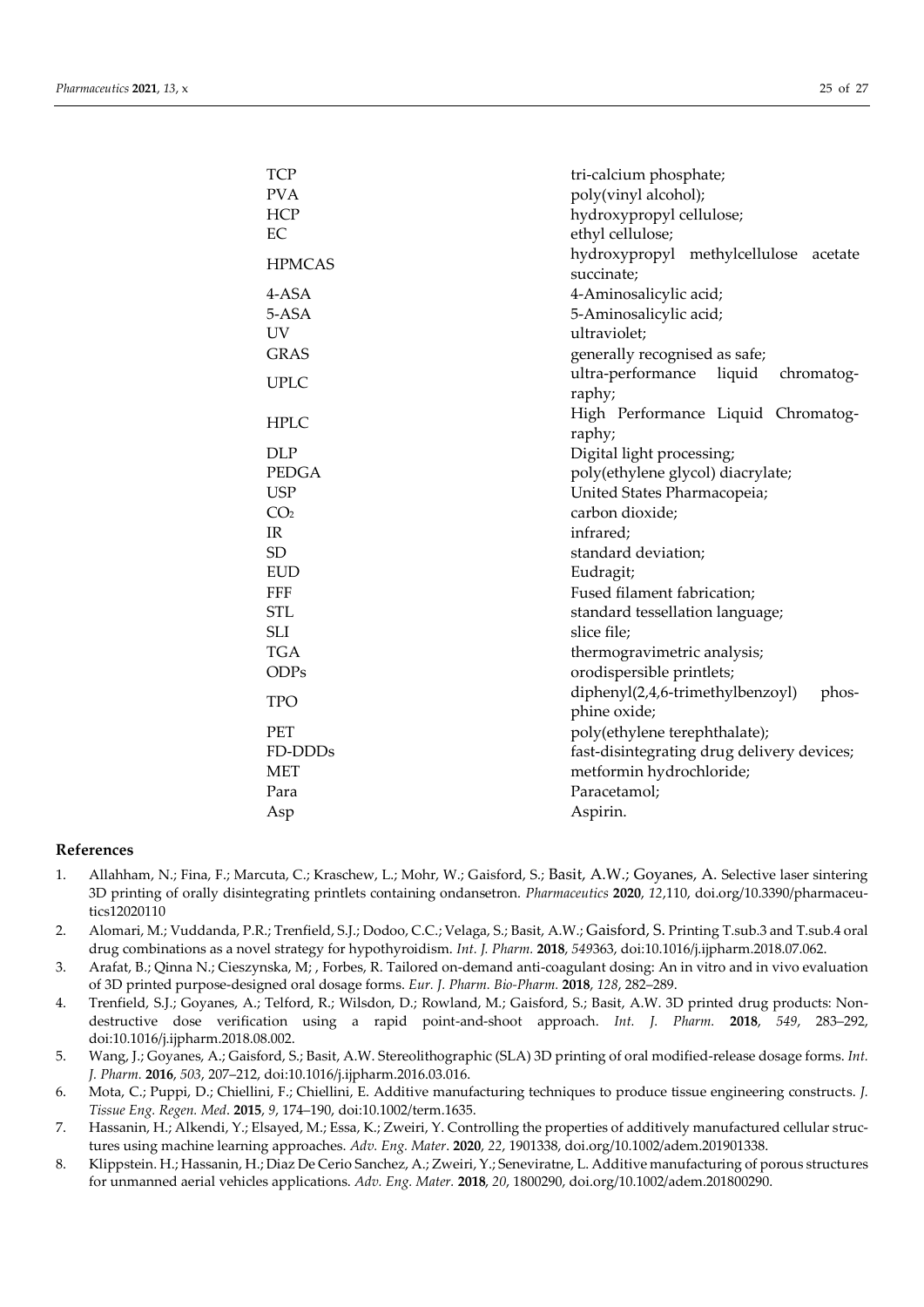- 9. Awad, A.; Fina, F.; Trenfield, S.; Patel, P.; Goyanes, A.; Gaisford, S.; Basit, A.W. 3D printed pellets (mini-printlets): A novel, multi-drug, controlled release platform technology. *Pharmaceutics* **2019**, *11*, 148, doi:10.3390/pharmaceutics11040148.
- 10. Galatas, A.; Hassanin, H.; Zweiri, Y.; Seneviratne, L. Additive manufactured sandwich composite/ABS parts for unmanned aerial vehicle applications. *Polymers* **2018**, *10*, 1262, doi.:10.3390/polym10111262.
- 11. Fina, F.; Goyanes, A.; Gaisford, S.; Basit, A.W. Selective laser sintering (SLS) 3D printing of medicines. *Int. J. Pharm* **2017**, *529*, 285–293, doi:10.1016/j.ijpharm.2017.06.082.
- 12. Seyfoddin, Ali.; Dezfooli Seyedehsar Masoomi, Greene Carol Ann. Engineering drug delivery systems: Duxford, CB22 4QH, United Kingdom; 2020.
- 13. Xu X.; Robles-Martinez, P.; Madla, C.M.; Joubert, F.; Goyanes, A.; Basit, A.; Gaisford S. Stereolithography (SLA) 3D printing of an antihypertensive polyprintlet: Case study of an unexpected photopolymer-drug reaction. *Addit. Manuf.* **2020**, *33*, 101071.
- 14. Fina, F.; Goyanes, A.; Madla, C.M.; Awad, A.; Trenfield, S.J.; Kuek, J.M.; Patel, P.; Gaisford, S.; Basit, A.W. 3D printing of drugloaded gyroid lattices using selective laser sintering. *Int. J. Pharm.* **2018**, *547*, 44–52, doi:10.1016/j.ijpharm.2018.05.044.
- 15. Mohammed, A.; Elshaer, A.; Sareh, P.; Elsayed, M.; Hassanin, H. Additive manufacturing technologies for drug delivery applications. *Int. J. Pharm.* **2020**, *580*,119245, doi.org/10.1016/j.ijpharm.2020.119245.
- 16. Okafor-Muo, O.; Hassanin, H.; Kayyali, R.; ElShaer, A. 3D Printing of solid oral dosage forms: numerous challenges with unique opportunities. *J. Pharm. Sci.* **2020**, *109*, 3535–3550, doi.:10.1016/j.xphs.2020.08.029.
- 17. Healy, A.V.; Fuenmayor, E.; Doran, P.; Geever, L.M.; Higginbotham, C.L.; Lyons, J.G. Additive manufacturing of personalised pharmaceutical dosage forms via stereolithography. *Pharmaceutics* **2019**, *11*, 645, doi:10.3390/pharmaceutics11120645.
- 18. Infanger, S.; Haemmerli, A.; Iliev, S.; Baier, A.; Stoyanov, E.; Quodbach, J. Powder bed 3D-printing of highly loaded drug delivery devices with hydroxypropyl cellulose as solid binder. *Int. J. Pharm.* **2019**, *555*, 198–206, doi:10.1016/j.ijpharm.2018.11.048.
- 19. Cader, H.K.; Rance, G.A.; Alexander, M.R.; Gonçalves, A.D.; Roberts, C.J.; Tuck, C.J.; Wildman, R.D. Water-based 3D inkjet printing of an oral pharmaceutical dosage form. *Int. J. Pharm.* **2019**, *564*, 359–368, doi:10.1016/j.ijpharm.2019.04.026.
- 20. Clark, E.A.; Alexander, M.R.; Irvine, D.J.; Roberts, C.J.; Wallace, M.J.; Sharpe, S. 3D printing of tablets using inkjet with UV photoinitiation. *Int. J. Pharm.* **2017**, *529*, 523–530, doi:10.1016/j.ijpharm.2017.06.085.
- 21. Clark, E.A.; Alexander, M.R.; Irvine, D.J.; Roberts, C.J.; Wallace, M.J.; Yoo, J.; Wildman, R.D. Making tablets for de-livery of poorly soluble drugs using photoinitiated 3D inkjet printing. *Int. J. Pharm.* **2020**, *578*, 118805, doi:10.1016/j.ijpharm.2019.118805.
- 22. Jamróz, W.; Kurek, M.; Szafraniec, J.; Czech, A.; Gawlak, K.; Jachowicz R. Speed it up, slow it down-bicalutamide release from 3D printed tablets. *Eur. J. Pharm. Sci.* **2018**, *143*, 105169, doi:10.13140/rg.2.2.29139.02082.
- 23. Hassanin, H.; Jiang, K. Functionally graded microceramic components. *Microelectron. Eng.* **2010**, *87*, 1610–1613, doi.org/10.1016/j.mee.2009.10.044.
- 24. Hassanin, H.; Jiang, K. Alumina composite suspension preparation for softlithography microfabrication. *Microelectron. Eng.*  **2009**, *86*, 929–932, doi.org/10.1016/j.mee.2008.12.067.
- 25. Hassanin, H.; Jiang, K. Fabrication of Al2O3/SiC composite microcomponents using nonaqueous suspension. *Adv. Eng. Mater.* **2009**, *11*, 101–105, doi.org/10.1002/adem.200800158.
- 26. Hassanin, H.; Jiang, K. Optimized process for the fabrication of zirconia micro parts. *Microelectron. Eng.* **2009**, *11*, 101–105. doi.org/10.1002/adem.200800158.
- 27. Schmidleithner, C.; Deepak, M.; Kalaskar, D.M. *Stereolithography*. 2nd ed; Oxford University Press: Oxford, UK, 2018.
- 28. Madzarevic, M.; Vulovic, S.; Djuris, J.; Filipovic, N.; Ibric, S.; Optimisation and prediction of ibuprofen release from 3D DLP printlets using artificial neural networks. *Pharmaceutics* **2019**, *11*, 544, doi:10.3390/pharmaceutics11100544.
- 29. ElShaer, A.; Hanson, P.; Worthington, T.; Lambert, P.; Mohammed, A. Preparation and characterization of amino acids-based trimethoprim salts. *Pharmaceutics* **2012**, *4*, 179–196, doi.org/10.3390/pharmaceutics4010179.
- 30. Kadry, H.; Wadnap, S.; Xu, C.; Ahsan, F. Digital light processing (DLP) 3D-printing technology and photoreactive polymers in fabrication of modified-release tablets. *Eur. J. Pharm. Sci.* **2019**, *135*, 60–67, doi:10.1016/j.ejps.2019.05.008.
- 31. Fina, F.; Madla, C.M.; Goyanes, A.; Zhang, J.; Gaisford, S.; Basit, A.W. Fabricating 3D printed orally dis-integrating printlets using selective laser sintering. *Int. J. Pharm.* **2018**, *541*, 101–107, doi:10.1016/j.ijpharm.2018.02.015.
- 32. Liberati, A.; Altman, D.G.; Tetzlaff, J.; Mulrow, C.; Gøtzsche, P.C.; Ioannidis, J.P.A.; et al. The PRISMA statement for reporting systematic reviews and meta-analyses of studies that evaluate health care interventions: Explanation and elaboration. *J. Clinical Epidemiol.* **2009**, *6*, e1000100.
- 33. Kingston University, Pharmaceutical Technology program specification. Kingston, UK.
- 34. Yu, D.; Shen, X.; Branford-White, C.; Zhu.; White, K.; Yang, X.L. Novel oral fast-disintegrating drug delivery devices with predefined inner structure fabricated by three-dimensional printing. *J. Pharm. Pharmacol.* **2009**, *61*, 323–329, doi:10.1211/jpp.61.03.0006.
- 35. Sen, K.; Manchanda, A.; Mehta, T.; Ma, A.W.K.; Chaudhuri, B. Formulation design for inkjet-based 3D printed tablets. International. *J. Pharm.* **2020**, *584*, 119430, doi:10.1016/j.ijpharm.2020.119430.
- 36. Lee, B.K.; Yun, Y.H.; Choi, J.S.; Choi, Y.C.; Kim, J.D.; Cho, Y.W. Fabrication of drug-loaded polymer micro-particles with arbitrary geometries using a piezoelectric inkjet printing system. *Int. J. Pharm.* **2012**, *427*, 305310, doi:10.1016/j.ijpharm.2012.02.011.
- 37. Wilts, E.M.; Ma, D.; Bai, Y.; Williams, C.B.; Long, T.E. Comparison of linear and 4 Arm star poly (vinyl pyrrolidone) for aqueous binder jetting additive manufacturing of personalised dosage tablets. *ACS Appl. Mater. Interfaces* **2019**, *11*, 23938–23947, doi:10.1021/acsami.9b08116.